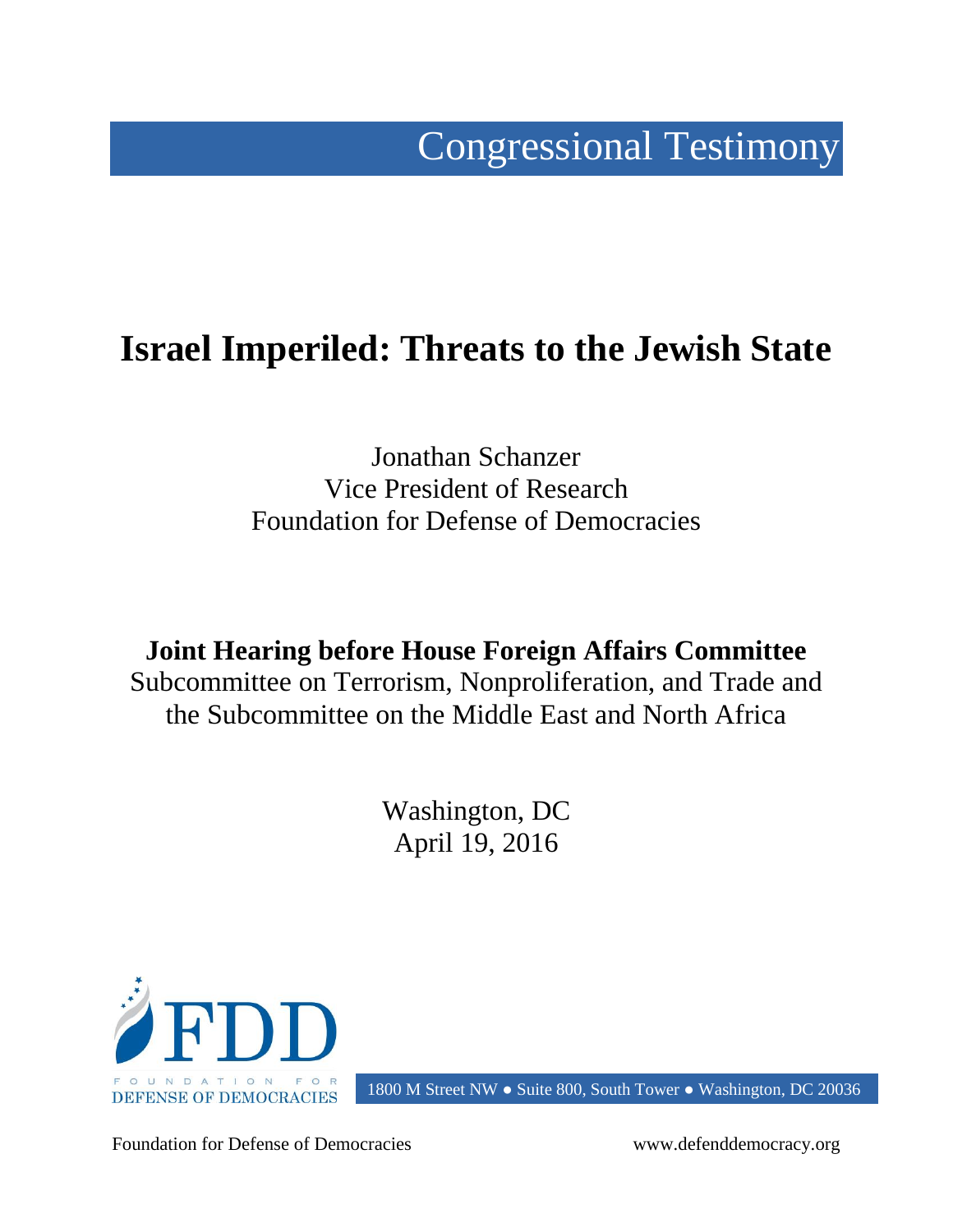Chairman Poe, Chairman Ros-Lehtinen, Ranking Member Keating, Ranking Member Deutch, and distinguished members of this subcommittee, on behalf of the Foundation for Defense of Democracies, thank you for the opportunity to testify today.

I was asked to focus my written testimony today on a relatively new, non-kinetic, and lessunderstood threat to Israel: the Boycott, Divestment, and Sanctions (BDS) campaign. The campaign's goal is to wage an economic and cultural war against the State of Israel. As one of the campaign's founders said, "Palestinians can develop their 'Qassams' [rockets] forever, but that will never hurt Israel as much as a sustained boycott campaign."<sup>1</sup> While these activists are far from achieving their goal, they continue to mount a campaign designed to discourage business with Israel and to delegitimize it. Their ranks appear to be growing – both on college campuses and in communities across the country.<sup>2</sup> Much has been written about this issue, but there has been little scrutiny of the corporate and fiscal structure of the BDS campaign's major actors in the United States. I will focus my remarks on one of those major actors today.

# **Context**

Mr. Chairman, Madam Chairman, I had the honor of working as a terrorism finance analyst for the United States Department of the Treasury from 2004 and 2007. I witnessed firsthand how Treasury has driven many of the world's terrorist financiers out of the country. However, after notching eight terrorist designations of domestic charities over the last 15 years, $3$  the pace has slowed to a crawl. It is unclear whether the U.S. government even monitors the activities of individuals who previously worked for charities that were designated or were otherwise found liable for terrorist financing activity.

Members of the Committee, FDD recently conducted research that endeavored to track the activities of former employees from organizations targeted by the U.S. government for terrorism finance violations. Our research yielded a surprising and troubling outcome. In the case of three organizations that were designated, shut down, or held civilly liable for providing material support to the terrorist organization Hamas, a significant contingent of their former leadership appears to have pivoted to leadership positions within the American BDS campaign.

The Holy Land Foundation for Relief and Development (HLF), the Islamic Association for Palestine (IAP), and KindHearts for Charitable Development were three organizations implicated in financing Hamas between 2001 and 2011. While members of the organizations' leadership were jailed, deported, or otherwise brought to justice, many high-level and mid-level figures

<sup>3</sup> Holy Land Foundation (2001), Benevolence International Foundation (2002), Global Relief Foundation (2002), Islamic American Relief Agency (2004), Al-Haramain Islamic Foundation (2004), Goodwill Charitable

Organization (2007), Tamil Rehabilitation Organization (2007), and Tamil Foundation (2009). U.S. Department of the Treasury, "Designated Charities and Potential Fundraising Front Organizations for FTOs

 $\overline{a}$ <sup>1</sup> Silvia Cattori, "Omar Barghouti: 'No State Has the Right to Exist as a Racist State," *Voltairenet.org*, December 7, 2007. [\(http://www.voltairenet.org/article153536.html\)](http://www.voltairenet.org/article153536.html)

<sup>2</sup> Tia Goldenberg, "Growing BDS Movement Raises Alarm Among Israeli Leaders," *Haaretz* (Israel), July 7, 2015. [\(http://www.haaretz.com/middle-east-news/1.664833\)](http://www.haaretz.com/middle-east-news/1.664833)

<sup>(</sup>listed by affiliation and designation date)," April 5, 2016. [\(https://www.treasury.gov/resource-center/terrorist-illicit](https://www.treasury.gov/resource-center/terrorist-illicit-finance/Pages/protecting-fto.aspx)[finance/Pages/protecting-fto.aspx\)](https://www.treasury.gov/resource-center/terrorist-illicit-finance/Pages/protecting-fto.aspx)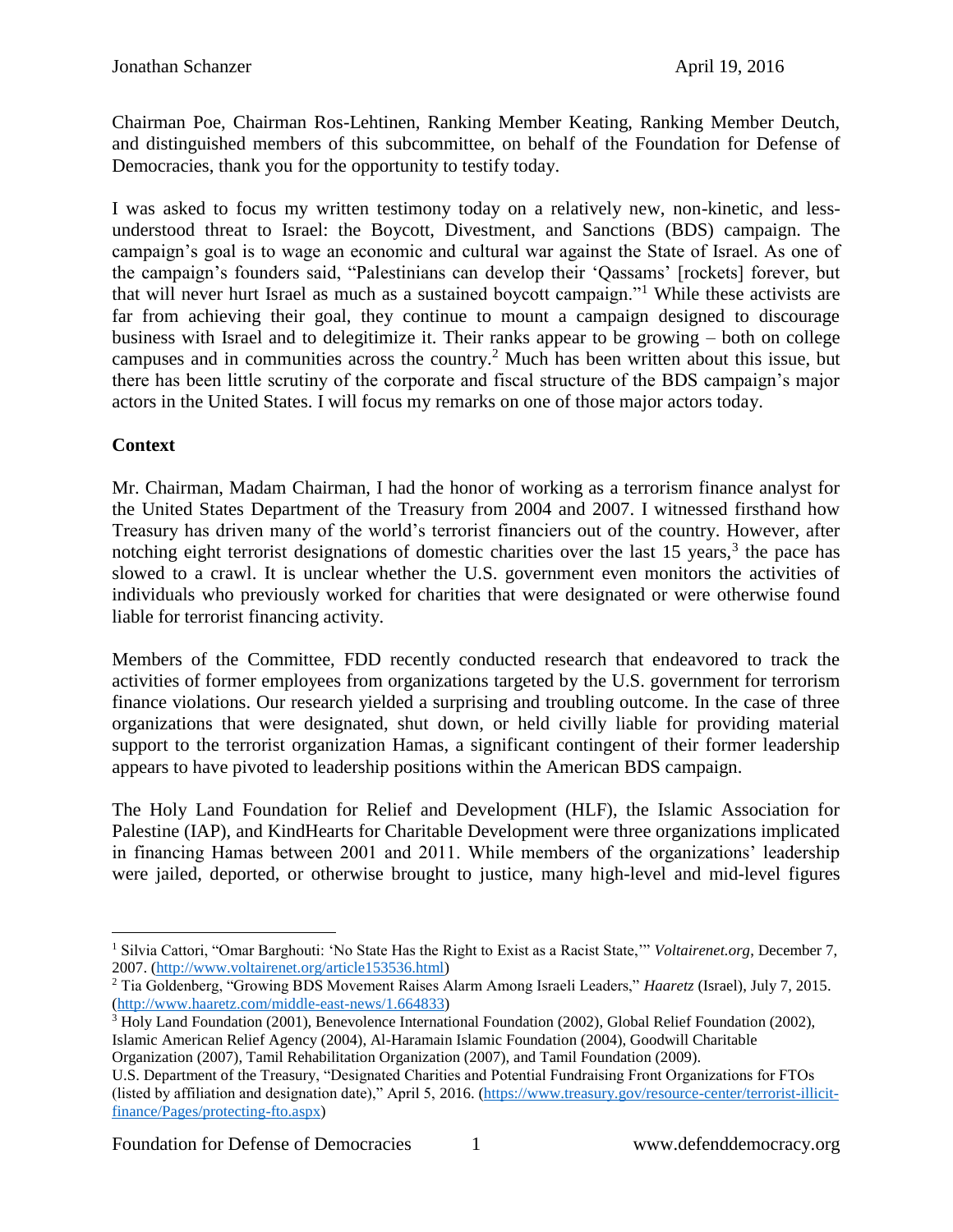remained in the United States. This testimony will show that many of them have gravitated to a new organization called American Muslims for Palestine (AMP).

AMP is a Chicago-based organization that is a leading driver of the BDS campaign. AMP is arguably the most important sponsor and organizer for Students for Justice in Palestine (SJP), which is the most visible arm of the BDS campaign on campuses in the United States. AMP provides speakers, training, printed materials, a so-called "Apartheid Wall," and grants to SJP activists.<sup>4</sup> AMP even has a campus coordinator on staff whose job is to work directly with SJP and other pro-BDS campus groups across the country.<sup>5</sup> According to an email it sent to subscribers, AMP spent \$100,000 on campus activities in 2014 alone.<sup>6</sup>

AMP partners with a wide range of BDS organizations,<sup>7</sup> and openly calls for Congress to embrace BDS. $<sup>8</sup>$  According to available records, AMP is a not-for-profit corporation, but not a</sup> federal,<sup>9</sup> 501c3, tax-exempt organization.<sup>10</sup> Therefore, AMP does not have to file an IRS 990 form that would make its finances more transparent. AMP instead receives tax-exempt donations through its fiscal sponsor, the Americans for Justice in Palestine Educational Foundation (AJP), which is a  $501c3$ .<sup>11</sup> AMP and AJP are co-located and share officers,<sup>12</sup> yet they remain legally distinct entities after years of nominal separation.

The corporate structure of AMP is cause for concern, but it pales in comparison to the significant overlap between AMP and people who worked for or on behalf of organizations that were designated, dissolved, or held civilly liable by federal authorities for supporting Hamas.

<sup>7</sup> Press Release, "Coalition demands Airbnb remove vacation listings from Israeli settlements," *American Muslims for Palestine*, March 7, 2016. [\(http://www.ampalestine.org/index.php/newsroom/press-releases/682-coalition](http://www.ampalestine.org/index.php/newsroom/press-releases/682-coalition-demands-airbnb-remove-vacation-listings-from-israeli-settlements-in-occupied-west-bank)[demands-airbnb-remove-vacation-listings-from-israeli-settlements-in-occupied-west-bank\)](http://www.ampalestine.org/index.php/newsroom/press-releases/682-coalition-demands-airbnb-remove-vacation-listings-from-israeli-settlements-in-occupied-west-bank); "Member Organizations," *U.S. Campaign to End the Israeli Occupation*, accessed April 15, 2016. [\(http://www.endtheoccupation.org/groups.php\)](http://www.endtheoccupation.org/groups.php)

<sup>10</sup> Internal Revenue Service, "Exemption Requirements -  $501(c)(3)$  Organizations," accessed April 15, 2016. [\(https://www.irs.gov/Charities-&-Non-Profits/Charitable-Organizations/Exemption-Requirements-Section-](https://www.irs.gov/Charities-&-Non-Profits/Charitable-Organizations/Exemption-Requirements-Section-501(c)(3)-Organizations)[501\(c\)\(3\)-Organizations\)](https://www.irs.gov/Charities-&-Non-Profits/Charitable-Organizations/Exemption-Requirements-Section-501(c)(3)-Organizations)

 $\overline{a}$ <sup>4</sup> Kristin Szremski, "Campus Activism Resources," *American Muslims for Palestine*, September 8, 2014. [\(http://www.ampalestine.org/index.php/component/content/article/9-projects-a-events/595-campus-activism-](http://www.ampalestine.org/index.php/component/content/article/9-projects-a-events/595-campus-activism-resources)

[resources\)](http://www.ampalestine.org/index.php/component/content/article/9-projects-a-events/595-campus-activism-resources); "Campus Activism Track," *American Muslims for Palestine*, December 1, 2014, accessed via the Wayback Machine.

[<sup>\(</sup>https://web.archive.org/web/20141201172244/http://conference.ampalestine.org/index.php/component/content/artic](https://web.archive.org/web/20141201172244/http:/conference.ampalestine.org/index.php/component/content/article/2-uncategorised/65-campus-activism-track) [le/2-uncategorised/65-campus-activism-track\)](https://web.archive.org/web/20141201172244/http:/conference.ampalestine.org/index.php/component/content/article/2-uncategorised/65-campus-activism-track)

<sup>5</sup> "AMP Staff," *American Muslims for Palestine*, accessed April 15, 2016.

[<sup>\(</sup>http://www.ampalestine.org/index.php/about-amp/amp-staff\)](http://www.ampalestine.org/index.php/about-amp/amp-staff)

<sup>6</sup> Email to Subscribers, "Help us make Palestine a household word," *American Muslims for Palestine*, December 30, 2014.

<sup>8</sup> "Tell Congress to hold BDS hearing," *American Muslims for Palestine*, July 30, 2015. [\(http://www.ampalestine.org/index.php/take-action/action-alerts/661-tell-congress-to-hold-bds-hearing\)](http://www.ampalestine.org/index.php/take-action/action-alerts/661-tell-congress-to-hold-bds-hearing)

<sup>9</sup> Illinois Secretary of State Business Services, Corporate Filing, "American Muslims for Palestine Inc.," File Number 66688003, accessed April 15, 2016. [\(http://www.ilsos.gov/corporatellc/CorporateLlcController\)](http://www.ilsos.gov/corporatellc/CorporateLlcController)

<sup>11</sup> "Are donations to AMP tax exempt?" *American Muslims for Palestine*, accessed April 15, 2016.

[<sup>\(</sup>http://www.ampalestine.org/index.php/about-amp/amp-faq/219-are-donations-to-amp-tax-exempt\)](http://www.ampalestine.org/index.php/about-amp/amp-faq/219-are-donations-to-amp-tax-exempt) <sup>12</sup> Internal Revenue Service, *Form 990: Return of Organization Exempt from Income Tax,* "AJP Educational Foundation Inc.," 2014, accessed via GuideStar. [\(http://www.guidestar.org/FinDocuments//2014/271/365/2014-](http://www.guidestar.org/FinDocuments/2014/271/365/2014-271365284-0ba3397f-9.pdf) [271365284-0ba3397f-9.pdf\)](http://www.guidestar.org/FinDocuments/2014/271/365/2014-271365284-0ba3397f-9.pdf)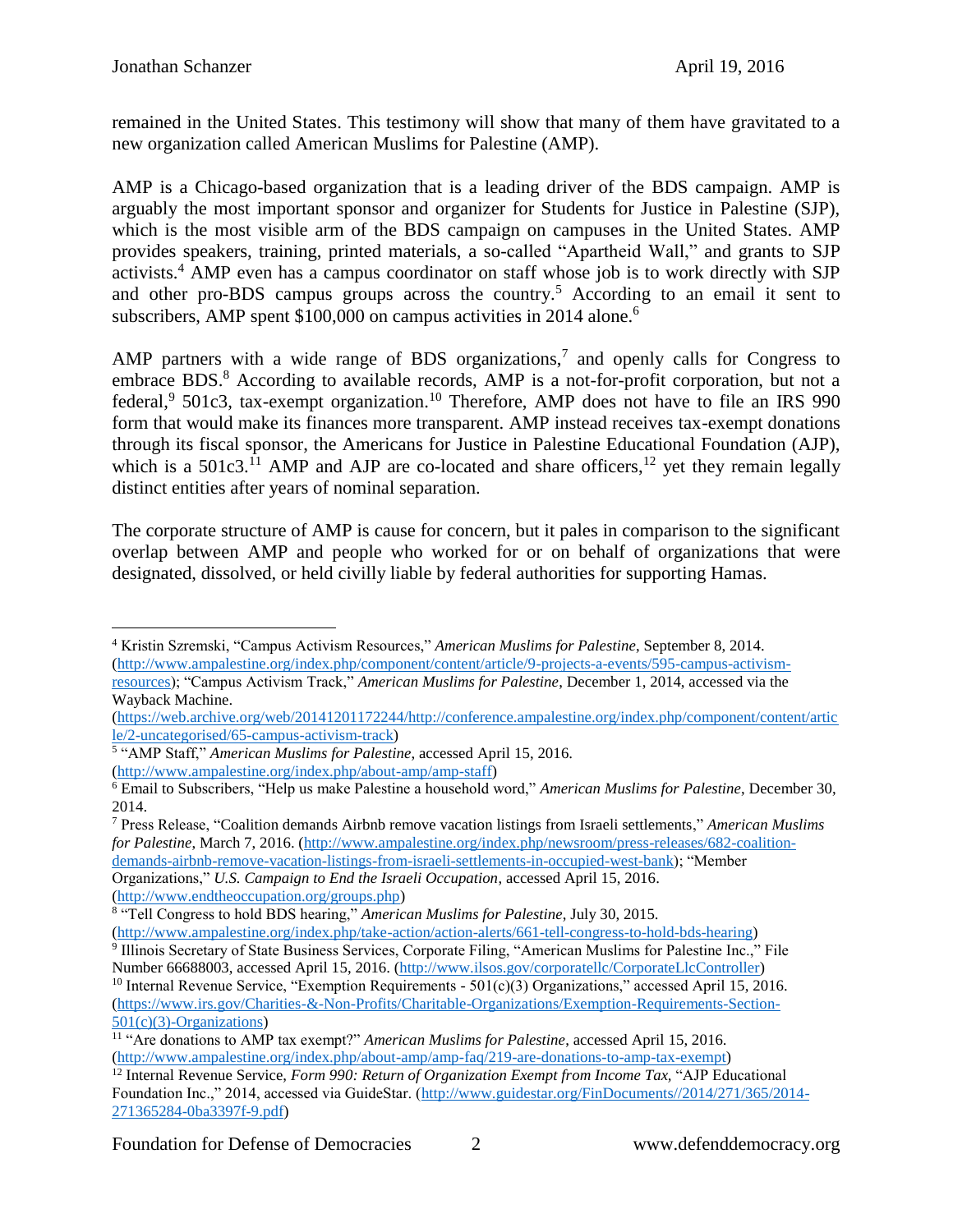# **The Holy Land Foundation**

The U.S. Treasury's December 2001 designation of the Richardson, Texas-based Holy Land Foundation was a landmark terrorism finance case in America.<sup>13</sup> As the accompanying Treasury announcement noted, Khaled Meshal, the leader of Hamas, identified HLF officer Mohammed El-Mezain as Hamas's leader in the United States.<sup>14</sup> From 1995 to 2001, according to U.S. government estimates, "HLF sent approximately \$12.4 million outside of the United States with the intent to willfully contribute funds, goods, and services to Hamas."<sup>15</sup> In total, seven officials of the Holy Land Foundation were indicted; two of them fled the country and five were eventually sent to prison for providing material support to Hamas.<sup>16</sup>

As it turns out, three individuals from HLF now work for or on behalf of American Muslims for Palestine:

According to its website, Hossein Khatib is a board member for AMP.<sup>17</sup> He was previously a Holy Land Foundation regional director.<sup>18</sup>

Jamal Said, who was the 2014, 2015, and 2016 keynote speaker at AMP fundraisers.<sup>19</sup> raised money for HLF as the director of the Mosque Foundation, a 501c3 organization that donated money to the HLF.<sup>20</sup> Said is still the director of the Mosque Foundation, which is a sponsor of AMP.<sup>21</sup> Said was never charged with any crime, but rather was named by the prosecutors as an unindicted co-conspirator in the Holy Land Foundation trial. $^{22}$ 

 $\overline{a}$ <sup>13</sup> U.S. Department of the Treasury, "Protecting Charitable Organizations - E," accessed April 15, 2016. [\(http://www.treasury.gov/resource-center/terrorist-illicit-finance/Pages/protecting-charities\\_execorder\\_13224](http://www.treasury.gov/resource-center/terrorist-illicit-finance/Pages/protecting-charities_execorder_13224-e.aspx) [e.aspx\)](http://www.treasury.gov/resource-center/terrorist-illicit-finance/Pages/protecting-charities_execorder_13224-e.aspx)

<sup>&</sup>lt;sup>14</sup> U.S. Department of the Treasury, Press Release, "Treasury Freezes Assets of Organization Tied to Hamas," February 19, 2006. [\(http://www.treasury.gov/press-center/press-releases/Pages/js4058.aspx\)](http://www.treasury.gov/press-center/press-releases/Pages/js4058.aspx)

<sup>&</sup>lt;sup>15</sup> *United States of America v. Mohammad El-Mezain, et al., Appeal, 09-10560 (Court of Appeals Fifth Circuit,* December 7, 2011), page 9. [\(http://www.ca5.uscourts.gov/opinions%5Cpub%5C09/09-10560-CR0.wpd.pdf\)](http://www.ca5.uscourts.gov/opinions%5Cpub%5C09/09-10560-CR0.wpd.pdf)

<sup>&</sup>lt;sup>16</sup> U.S. Department of Justice, Press Release, "Federal Judge Hands Downs Sentences in Holy Land Foundation Case," May 27, 2009. [\(http://www.justice.gov/opa/pr/federal-judge-hands-downs-sentences-holy-land-foundation](http://www.justice.gov/opa/pr/federal-judge-hands-downs-sentences-holy-land-foundation-case)[case\)](http://www.justice.gov/opa/pr/federal-judge-hands-downs-sentences-holy-land-foundation-case)

<sup>17</sup> "AMP National Board," *American Muslims for Palestine*, accessed April 15, 2016. [\(http://www.ampalestine.org/index.php/about-amp/amp-national-board\)](http://www.ampalestine.org/index.php/about-amp/amp-national-board)

<sup>18</sup> "Hussein Khatib," *LinkedIn*, accessed January 12, 2015.

[<sup>\(</sup>https://www.linkedin.com/profile/view?id=100176222&authType=NAME\\_SEARCH&authToken=6PVm&locale=](https://www.linkedin.com/profile/view?id=100176222&authType=NAME_SEARCH&authToken=6PVm&locale=en_US&srchid=3641870051421096965128&srchindex=4&srchtotal=20&trk=vsrp_people_res_name&trkInfo=VSRPsearchId%3A3641870051421096965128%2CVSRPtargetId%3A100176222%2CVSRPcmpt%3Aprimary) [en\\_US&srchid=3641870051421096965128&srchindex=4&srchtotal=20&trk=vsrp\\_people\\_res\\_name&trkInfo=VSR](https://www.linkedin.com/profile/view?id=100176222&authType=NAME_SEARCH&authToken=6PVm&locale=en_US&srchid=3641870051421096965128&srchindex=4&srchtotal=20&trk=vsrp_people_res_name&trkInfo=VSRPsearchId%3A3641870051421096965128%2CVSRPtargetId%3A100176222%2CVSRPcmpt%3Aprimary) [PsearchId%3A3641870051421096965128%2CVSRPtargetId%3A100176222%2CVSRPcmpt%3Aprimary\)](https://www.linkedin.com/profile/view?id=100176222&authType=NAME_SEARCH&authToken=6PVm&locale=en_US&srchid=3641870051421096965128&srchindex=4&srchtotal=20&trk=vsrp_people_res_name&trkInfo=VSRPsearchId%3A3641870051421096965128%2CVSRPtargetId%3A100176222%2CVSRPcmpt%3Aprimary)

<sup>19</sup> AMP-Chicago, "AMP Annual Fundraising Dinner," *Facebook*, March 19, 2014.

[<sup>\(</sup>https://www.facebook.com/ampalestinechicago/photos/gm.1407041112890451/597477577008212/?type=3&theate](https://www.facebook.com/ampalestinechicago/photos/gm.1407041112890451/597477577008212/?type=3&theater) [r\)](https://www.facebook.com/ampalestinechicago/photos/gm.1407041112890451/597477577008212/?type=3&theater); AMP-Chicago, "AMP Fundraising Dinner," *Facebook*, April 18, 2015.

[<sup>\(</sup>https://www.facebook.com/events/1568230430114028/\)](https://www.facebook.com/events/1568230430114028/); AMP-Chicago, "AMP Fundraising Dinner," *Facebook*, March 5, 2016. [\(https://www.facebook.com/events/1693121294239623/\)](https://www.facebook.com/events/1693121294239623/)

<sup>20</sup> Joel Mowbray, "Reign of the Radicals," *The Wall Street Journal*, January 27, 2006. [\(http://www.wsj.com/articles/SB113832728441457779\)](http://www.wsj.com/articles/SB113832728441457779)

<sup>21</sup> Conference Program, "Thank You To Our Sponsors," *American Muslims for Palestine*, 2015, page 6.

<sup>22</sup> Andrea Elliott, "White House Quietly Courts Muslims in US," *The New York Times*, April 18, 2010. [\(http://www.nytimes.com/2010/04/19/us/politics/19muslim.html\)](http://www.nytimes.com/2010/04/19/us/politics/19muslim.html)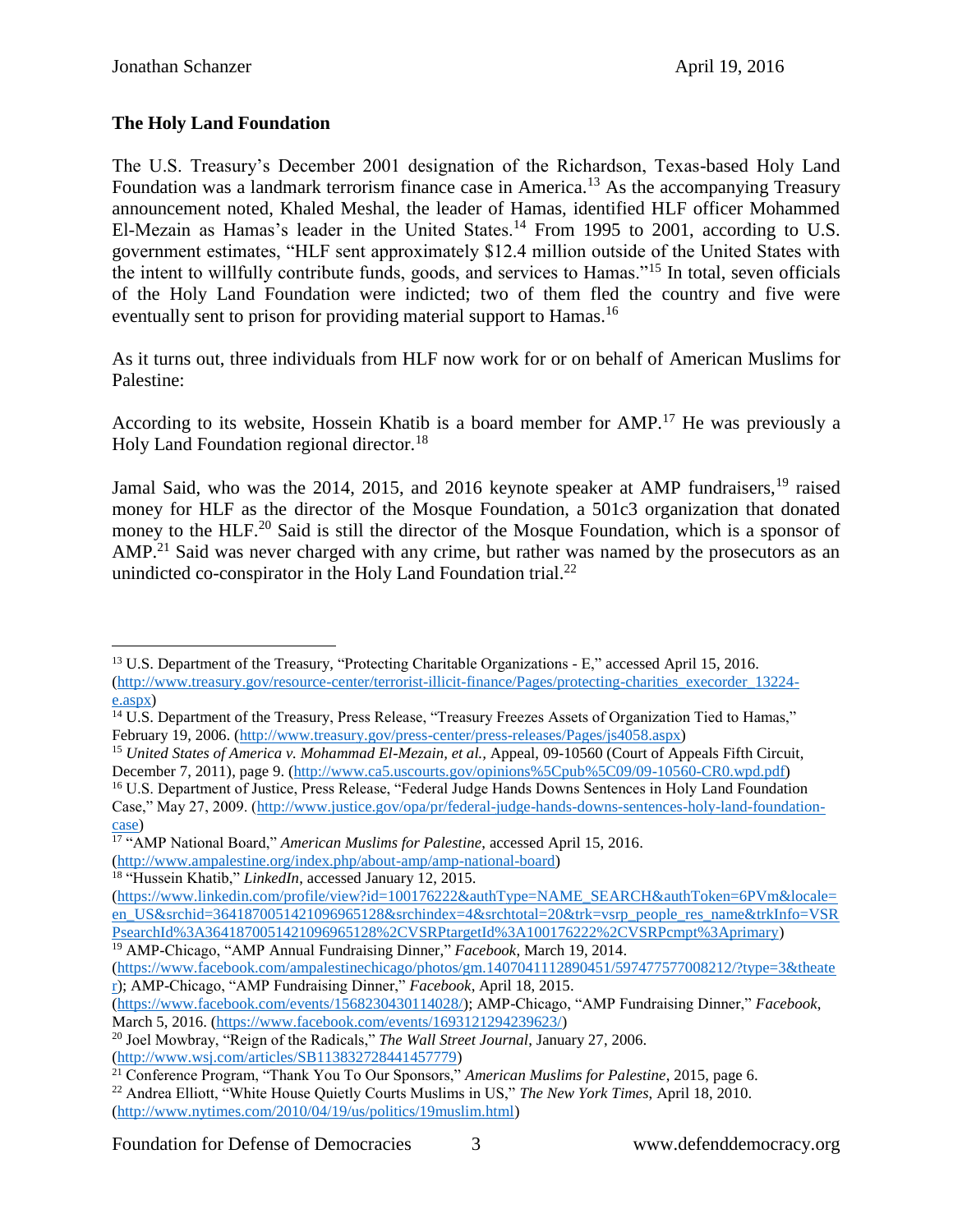Salah Sarsour is an AMP board member.<sup>23</sup> A 2001 FBI memo to the U.S. Treasury's Office of Foreign Assets Control (OFAC) describes how Sarsour's brother, after being arrested by Israel in 1998, told Israeli officials about Sarsour's "involvement with Hamas and fundraising activities of HLFRD [Holy Land Foundation for Relief and Development]."<sup>24</sup>

At AMP's 2015 conference, Sarsour was identified as the conference chairman.<sup>25</sup> On the advertising and sponsorship page for the conference, non-profits that wish to donate to or advertise with AMP are instructed to contact Sarsour.<sup>26</sup> Sarsour told *Al-Jazeera* "that the conference aims to keep up with and support the Palestinian people's continuous intifada."<sup>27</sup>

Sarsour's past is cause for concern. According to Israeli sources cited in a book by former FBI and U.S. Treasury official Matthew Levitt, Sarsour's brother, Jamil Sarsour, told Israeli authorities that he and Salah used their Milwaukee furniture store's bank account to pass money to Adel Awadallah,<sup>28</sup> who was then a leader of the Qassam Brigades, Hamas's armed wing.<sup>29</sup> According to Jamil, Salah Sarsour and Awadallah had become friends while sharing a prison cell.<sup>30</sup> Salah Sarsour spent eight months in jail in Israel for his Hamas activity.<sup>31</sup>

By way of background, Hamas politburo figure Mousa Abu Marzook gave HLF \$210,000 in startup funds.<sup>32</sup> According to the U.S. Department of the Treasury, Marzook tapped "HLF as the

[\(http://www.copleydc.net/cns\\_links/terrorism/fbi%20report.pdf\)](http://www.copleydc.net/cns_links/terrorism/fbi%20report.pdf)

Foundation for Defense of Democracies 4 www.defenddemocracy.org

 $\overline{a}$ <sup>23</sup> "AMP National Board," *American Muslims for Palestine*, accessed April 15, 2016. [\(http://www.ampalestine.org/index.php/about-amp/amp-national-board\)](http://www.ampalestine.org/index.php/about-amp/amp-national-board)

<sup>&</sup>lt;sup>24</sup> FBI Memo to the U.S. Department of the Treasury, "Holy Land Foundation For Relief And Development International Emergency Economic Powers Act," November 1, 2001.

<sup>25</sup> Email to Subscribers, "A letter from AMP Conference Chairman Salah Sarsour," *American Muslims for Palestine*, December 1, 2014.

<sup>26</sup> "Sponsor the Conference," *American Muslims for Palestine*, accessed April 15, 2016. [\(http://conference.ampalestine.org/index.php/sponsorship\)](http://conference.ampalestine.org/index.php/sponsorship)

<sup>27</sup> Abdul Jaleel Al-Bukhari, "والمستقبل الحاضر يسائل بأميركا فلسطين مؤتمر) Palestine Conference in the United States Explores the Present and the Future)," *Al Jazeera* (Qatar), November 30, 2015.

<sup>(</sup>مؤتمر-فلسطين-بأميركا-يسائل-الحاضر-والمستقبل/2015/11/30/http://www.aljazeera.net/news/reportsandinterviews/2015/11/30 <sup>28</sup> Matthew Levitt, *Hamas: Politics, Charity, and Terrorism in the Service of Jihad,* (New Haven, CT: Yale University Press, 2006), page 78.

<sup>29</sup> Barbara Demick, "Israeli Security Force Kills Two Top Hamas Terrorists," *The Philadelphia Inquirer*, September 12, 1998. [\(http://articles.philly.com/1998-09-12/news/25757281\\_1\\_imad-awadallah-adel-awadallah-dozens-of](http://articles.philly.com/1998-09-12/news/25757281_1_imad-awadallah-adel-awadallah-dozens-of-israeli-army)[israeli-army\)](http://articles.philly.com/1998-09-12/news/25757281_1_imad-awadallah-adel-awadallah-dozens-of-israeli-army)

<sup>30</sup> Matthew Levitt, *Hamas: Politics, Charity, and Terrorism in the Service of Jihad*, (New Haven, CT: Yale University Press, 2006), page 78. See also: Laurie Cohen and Kim Barker, "Target of Hamas fundraising probe here charged in Wisconsin," *Chicago Tribune*, January 07, 2003. [\(http://articles.chicagotribune.com/2003-01-](http://articles.chicagotribune.com/2003-01-07/news/0301070192_1_hamas-activist-federal-charges-israeli) [07/news/0301070192\\_1\\_hamas-activist-federal-charges-israeli\)](http://articles.chicagotribune.com/2003-01-07/news/0301070192_1_hamas-activist-federal-charges-israeli)

<sup>&</sup>lt;sup>31</sup> "Profile: American Muslims for Palestine," *Anti-Defamation League*, 2013. [\(http://www.adl.org/assets/pdf/israel](http://www.adl.org/assets/pdf/israel-international/american-muslims-for-palestine-2013-03-29-v1.pdf)[international/american-muslims-for-palestine-2013-03-29-v1.pdf\)](http://www.adl.org/assets/pdf/israel-international/american-muslims-for-palestine-2013-03-29-v1.pdf)

<sup>&</sup>lt;sup>32</sup> Eric Lichtblau and Judith Miller, "Threats and Responses: The Money Trail; 5 Brothers Charged With Aiding Hamas," *The New York Times*, December 19, 2002. [\(http://www.nytimes.com/2002/12/19/us/threats-and-responses](http://www.nytimes.com/2002/12/19/us/threats-and-responses-the-money-trail-5-brothers-charged-with-aiding-hamas.html)[the-money-trail-5-brothers-charged-with-aiding-hamas.html\)](http://www.nytimes.com/2002/12/19/us/threats-and-responses-the-money-trail-5-brothers-charged-with-aiding-hamas.html)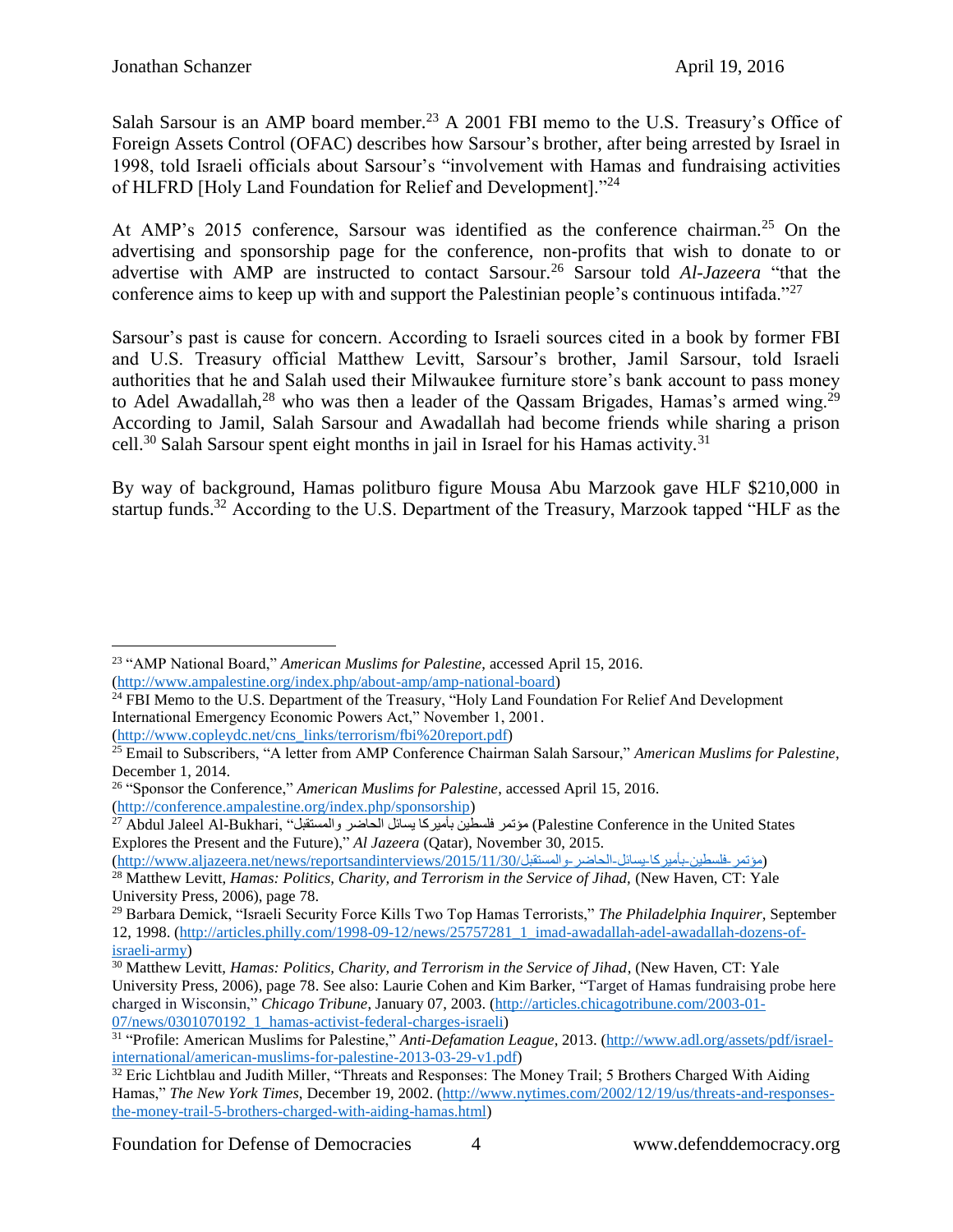primary fund-raising entity for HAMAS [sic] in the United States."<sup>33</sup> The U.S. Treasury designated Marzook as a terrorist in 1995, and deported him in 1997.<sup>34</sup>

#### **The Islamic Association for Palestine**

The Islamic Association for Palestine (IAP) is another organization that raised money and provided material support for Hamas in America. Like HLF, IAP was founded with money from Abu Marzook.<sup>35</sup> In 2004, the organization was found civilly liable in a federal district court for supporting Hamas.<sup>36</sup> The defendants appealed, but a federal appeals court upheld the judgment in 2008.<sup>37</sup> IAP disbanded in 2010.<sup>38</sup> According to evidence presented at the HLF trial, "numerous donation checks … made payable to … IAP" were "deposited into HLF's bank account," in some cases with the memo line, "for Palestinian Mujahideen [holy warriors] only."<sup>39</sup>

FDD research again found significant overlap between employees from this Hamas-supporting organization and the American Muslims for Palestine network.

Rafeeq Jaber is the former president of IAP.<sup>40</sup> AMP's tax-exempt arm, the AJP Educational Foundation, listed him as its tax preparer in their most recent public filing.<sup>41</sup> Jaber's official role with AMP is unclear: he appears on their 2010 through 2014 IRS forms as their tax preparer,  $42$ but he does not appear on AMP's website. He has been identified in the Palestinian press as the "spiritual father" of AMP's coalitions with other Muslim-American organizations,  $43$  and he

[\(http://www.guidestar.org/FinDocuments//2014/271/365/2014-271365284-0ba3397f-9.pdf\)](http://www.guidestar.org/FinDocuments/2014/271/365/2014-271365284-0ba3397f-9.pdf)

 $\overline{a}$ <sup>33</sup> U.S. Department of the Treasury, "Protecting Charitable Organizations - E," accessed August 21, 2007. [\(http://www.treasury.gov/resource-center/terrorist-illicit-finance/Pages/protecting-charities\\_execorder\\_13224](http://www.treasury.gov/resource-center/terrorist-illicit-finance/Pages/protecting-charities_execorder_13224-e.aspx) [e.aspx\)](http://www.treasury.gov/resource-center/terrorist-illicit-finance/Pages/protecting-charities_execorder_13224-e.aspx)

<sup>34</sup> "Hamas out of Syria, Marzook says," *Associated Press*, February 27, 2012. [\(http://www.ynetnews.com/articles/0,7340,L-4195457,00.html\)](http://www.ynetnews.com/articles/0,7340,L-4195457,00.html)

<sup>35</sup> *United States District Court Northern District of Texas, USA v. Holy Land Foundation for Relief and Development*, "Payments from Marzook to the Islamic Association for Palestine," (Northern District of Texas, September 29, 2008), accessed April 15, 2016. [\(http://coop.txnd.uscourts.gov/judges/hlf2/09-29-](http://coop.txnd.uscourts.gov/judges/hlf2/09-29-08/Marzook%20IAP.pdf) [08/Marzook%20IAP.pdf\)](http://coop.txnd.uscourts.gov/judges/hlf2/09-29-08/Marzook%20IAP.pdf)

<sup>36</sup> Laurie Cohen, "3 Islamic fundraisers held liable in terror death," *Chicago Tribune*, November 11, 2004. [\(http://articles.chicagotribune.com/2004-11-11/news/0411110231\\_1\\_david-boim-magistrate-judge-arlander-keys](http://articles.chicagotribune.com/2004-11-11/news/0411110231_1_david-boim-magistrate-judge-arlander-keys-joyce-boim)[joyce-boim\)](http://articles.chicagotribune.com/2004-11-11/news/0411110231_1_david-boim-magistrate-judge-arlander-keys-joyce-boim)

<sup>37</sup> "Anti-Terrorism Judgment Upheld Against U.S. Charities," *Anti-Defamation League*, December 18 2008. [\(http://archive.adl.org/main\\_terrorism/boim\\_upheld.html#.VLg28y5RLGA\)](http://archive.adl.org/main_terrorism/boim_upheld.html#.VLg28y5RLGA)

<sup>&</sup>lt;sup>38</sup> Texas Secretary of State, Corporate Filing, "Islamic Association for Palestine," Tax ID 30116732022, accessed April 15, 2016. [\(https://mycpa.cpa.state.tx.us/coa/servlet/cpa.app.coa.CoaGetTp\)](https://mycpa.cpa.state.tx.us/coa/servlet/cpa.app.coa.CoaGetTp)

<sup>&</sup>lt;sup>39</sup> United States of America v. Mohammad El-Mezain, et al., Appeal, 09-10560 (Court of Appeals Fifth Circuit, December 7, 2011), page 170. [\(http://www.ca5.uscourts.gov/opinions%5Cpub%5C09/09-10560-CR0.wpd.pdf\)](http://www.ca5.uscourts.gov/opinions%5Cpub%5C09/09-10560-CR0.wpd.pdf) <sup>40</sup> "IAP Contact Information," *Islamic Association for Palestine*, April 7, 2003, accessed via Wayback Machine. [\(http://web.archive.org/web/20030407164156/http://www.iap.org/contactus.htm\)](http://web.archive.org/web/20030407164156/http:/www.iap.org/contactus.htm)

<sup>41</sup> Internal Revenue Service, *Form 990: Return of Organization Exempt from Income Tax,* "AJP Educational Foundation Inc.," 2014, accessed via GuideStar. [\(http://www.guidestar.org/FinDocuments//2014/271/365/2014-](http://www.guidestar.org/FinDocuments/2014/271/365/2014-271365284-0ba3397f-9.pdf) [271365284-0ba3397f-9.pdf\)](http://www.guidestar.org/FinDocuments/2014/271/365/2014-271365284-0ba3397f-9.pdf)

<sup>42</sup> For the most recent, see: Internal Revenue Service, *Form 990: Return of Organization Exempt from Income Tax,* "AJP Educational Foundation Inc.," 2014, accessed via GuideStar.

<sup>43 &#</sup>x27;'لغزة نصرة الغزة '' Hundreds of Thousands in the Streets of American Cities in Support of مئات الألاف في شوارع المدن الأمريكية نصرة لغزة'' <sup>43</sup> Gaza)," *Ma'an News Agency* (Palestinian Territories), August 11, 2014. [\(http://maannews.net/Content.aspx?id=719809\)](http://maannews.net/Content.aspx?id=719809)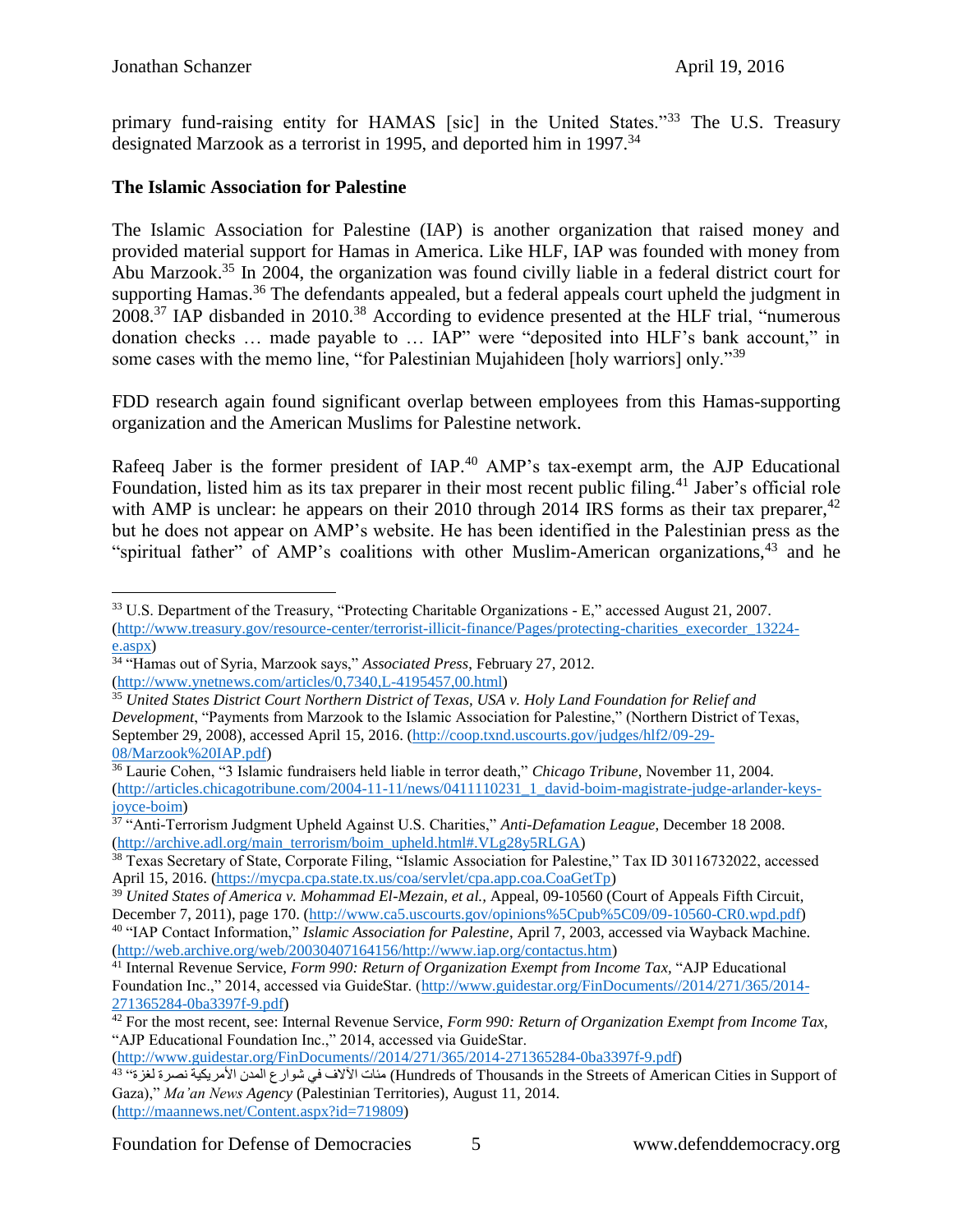signed a September 2015 petition as a representative of AMP.<sup>44</sup> His financial services business is currently listed at the same office building where IAP was located before it was shut down.<sup>45</sup>

There is also Abdelbasset Hamayel, who served as IAP's secretary general.<sup>46</sup> Today, he is AMP's registered agent in Chicago.<sup>47</sup> Interestingly, he is not listed as an officer or executive on AMP's tax forms or website. His name, however, appears on the AJP Educational Foundation's IRS 990 form as the person "who possesses the organization's books and records."<sup>48</sup> Hamayel signed a September 2015 petition as the "Director of American Muslims for Palestine, Chicago."<sup>49</sup> Similarly, one AMP Facebook post labels Hamayel as the group's "Executive Director."<sup>50</sup>

Sufian Nabhan is another AMP board member.<sup>51</sup> He was IAP's former Michigan representative.<sup>52</sup>

Osama Abuirshaid is identified by AMP as its "National Coordinator"<sup>53</sup> or "National Policy Director."<sup>54</sup> In August 2015, the United States Citizenship and Immigration Services issued an initial determination that Abuirshaid was "ineligible for naturalization" because he failed to properly disclose his IAP past.<sup>55</sup> Abuirshaid was the editor of IAP's newspaper, *Al Zaytounah*.<sup>56</sup> Today, he runs a newspaper called *Al-Meezan* that includes articles praising Hamas. 57

[\(http://start.cortera.com/company/research/k5m5qyr4s/jaber-financial-services-inc/\)](http://start.cortera.com/company/research/k5m5qyr4s/jaber-financial-services-inc/); "IAP Contact Information," *Islamic Association for Palestine*, April 7, 2003, accessed via Wayback Machine.

<sup>48</sup> Internal Revenue Service, *Form 990: Return of Organization Exempt from Income Tax,* "AJP Educational Foundation Inc.," 2014, accessed via GuideStar. [\(http://www.guidestar.org/FinDocuments//2014/271/365/2014-](http://www.guidestar.org/FinDocuments/2014/271/365/2014-271365284-0ba3397f-9.pdf) [271365284-0ba3397f-9.pdf\)](http://www.guidestar.org/FinDocuments/2014/271/365/2014-271365284-0ba3397f-9.pdf)

<sup>49</sup> "Petition to ISNA Leadership to do more for Syria," *Change.org*, September 3, 2015.

[\(https://www.change.org/p/isna-leadership-president-secretary-gen-and-majlis-ash-shura-petition-to-isna-leadership](https://www.change.org/p/isna-leadership-president-secretary-gen-and-majlis-ash-shura-petition-to-isna-leadership-to-do-more-for-syria)[to-do-more-for-syria\)](https://www.change.org/p/isna-leadership-president-secretary-gen-and-majlis-ash-shura-petition-to-isna-leadership-to-do-more-for-syria)

<sup>50</sup> AMP-Chicago, *Facebook*, August 29, 2014.

[\(https://www.facebook.com/ampalestinechicago/photos/pb.550789245010379.-](https://www.facebook.com/ampalestinechicago/photos/pb.550789245010379.-2207520000.1459717920./681386211950681/?type=3&theater) [2207520000.1459717920./681386211950681/?type=3&theater\)](https://www.facebook.com/ampalestinechicago/photos/pb.550789245010379.-2207520000.1459717920./681386211950681/?type=3&theater)

 $\overline{a}$ <sup>44</sup> "Petition to ISNA Leadership to do more for Syria," *Change.org*, September 3, 2015.

[<sup>\(</sup>https://www.change.org/p/isna-leadership-president-secretary-gen-and-majlis-ash-shura-petition-to-isna-leadership](https://www.change.org/p/isna-leadership-president-secretary-gen-and-majlis-ash-shura-petition-to-isna-leadership-to-do-more-for-syria)[to-do-more-for-syria\)](https://www.change.org/p/isna-leadership-president-secretary-gen-and-majlis-ash-shura-petition-to-isna-leadership-to-do-more-for-syria)

<sup>45</sup> "Jaber Financial Services," *Cortera*, accessed April 15, 2016.

[<sup>\(</sup>http://web.archive.org/web/20030407164156/http://www.iap.org/contactus.htm\)](http://web.archive.org/web/20030407164156/http:/www.iap.org/contactus.htm)

<sup>46</sup> "IAP Contact Information," *Islamic Association for Palestine*, April 7, 2003, accessed via Wayback Machine. [\(http://web.archive.org/web/20030407164156/http://www.iap.org/contactus.htm\)](http://web.archive.org/web/20030407164156/http:/www.iap.org/contactus.htm)

<sup>&</sup>lt;sup>47</sup> Illinois Secretary of State Business Services, Corporate Filing, "American Muslims for Palestine Inc.," File Number 66688003, accessed April 10, 2016. [\(http://www.ilsos.gov/corporatellc/CorporateLlcController\)](http://www.ilsos.gov/corporatellc/CorporateLlcController)

<sup>51</sup> "AMP National Board," *American Muslims for Palestine*, accessed April 15, 2016.

[<sup>\(</sup>http://www.ampalestine.org/index.php/about-amp/amp-national-board\)](http://www.ampalestine.org/index.php/about-amp/amp-national-board)

<sup>52</sup> "IAP Contact Information," *Islamic Association for Palestine*, April 7, 2003, accessed via Wayback Machine. [\(http://web.archive.org/web/20030407164156/http://www.iap.org/contactus.htm\)](http://web.archive.org/web/20030407164156/http:/www.iap.org/contactus.htm)

<sup>53</sup> Press Release, "Latest bus ad causes stir in DC," *American Muslims for Palestine*, February 24, 2015. [\(http://www.ampalestine.org/index.php/newsroom/press-releases/627-new-bus-ad-takes-on-israel-us-relationship](http://www.ampalestine.org/index.php/newsroom/press-releases/627-new-bus-ad-takes-on-israel-us-relationship-on-eve-of-netanyahu-s-address-to-congress)[on-eve-of-netanyahu-s-address-to-congress\)](http://www.ampalestine.org/index.php/newsroom/press-releases/627-new-bus-ad-takes-on-israel-us-relationship-on-eve-of-netanyahu-s-address-to-congress)

<sup>54</sup> Press Release, "AMP condemns attack on Al Aqsa; youth," *American Muslims for Palestine*, September 16, 2015. [\(http://www.ampalestine.org/index.php/newsroom/statements/666-amp-condemns-attack-on-al-aqsa-youth\)](http://www.ampalestine.org/index.php/newsroom/statements/666-amp-condemns-attack-on-al-aqsa-youth)

<sup>55</sup> *Abuirshaid v. Johnson et al*, No. 1:2015cv01113 (Virginia Eastern District Court, August 31, 2015). [\(https://dockets.justia.com/docket/virginia/vaedce/1:2015cv01113/327963\)](https://dockets.justia.com/docket/virginia/vaedce/1:2015cv01113/327963)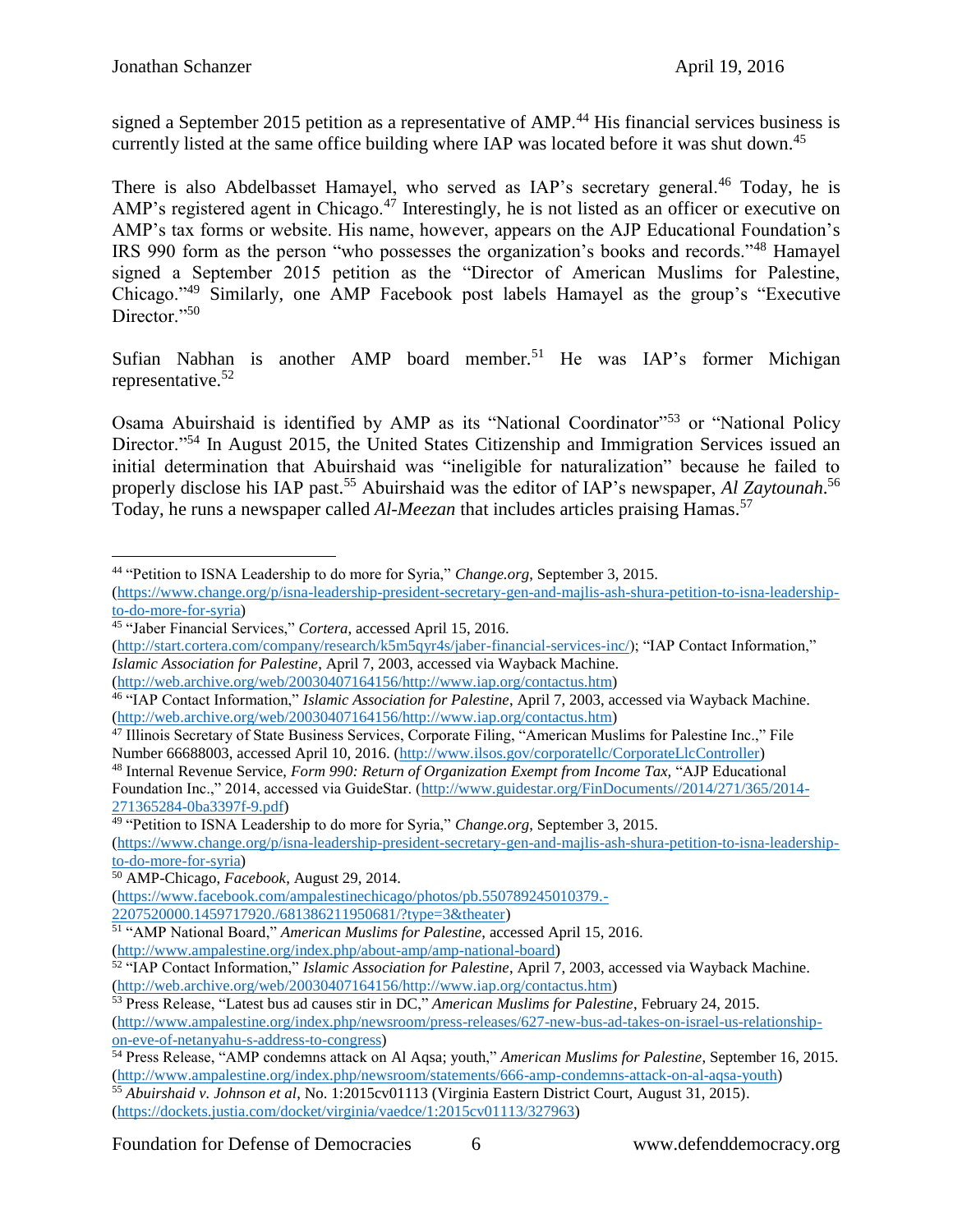## **KindHearts**

 $\overline{a}$ 

Before it was shut down, IAP raised money for another organization called KindHearts for Charitable Development.<sup>58</sup> Founded in 2002, KindHearts was based in Toledo, Ohio. In 2006, the Treasury Department used a mechanism known as a Block Pending Investigation (BPI) to freeze the assets of KindHearts, stating that the organization was the "progeny" of HLF, and that it provided "support for terrorism behind the façade of charitable giving."<sup>59</sup> In 2011, after a lengthy battle with the U.S. government over the legality of the BPI, KindHearts agreed to disband and its assets were redistributed to other organizations.<sup>60</sup>

Legal challenges notwithstanding, Treasury stated that "KindHearts officials and fundraisers have coordinated with Hamas leaders and made contributions to Hamas-affiliated organizations." Treasury further asserted that "KindHearts deposited the funds into the same account used by HLF when it was providing funds" overseas.<sup>61</sup> KindHearts also paid IAP more than \$77,000 to do its fundraising and other activities, according to the group's  $2003$  IRS 990 forms.<sup>62</sup>

KindHearts's president was Khaled Smaili, a former official of the Global Relief Foundation (GRF).<sup>63</sup> GRF was officially registered as a charity in Palos Hills, Illinois. In 2002, Treasury designated GRF as a "Specially Designated Global Terrorist" for funding al-Qaeda.<sup>64</sup>

Several sources point to former IAP Secretary General Abdelbasset Hamayel as having also served as KindHearts' Illinois representative.<sup> $65$ </sup> For example, one graphic design firm posted

<sup>58</sup> Internal Revenue Service, *Form 990: Return of Organization Exempt from Income Tax,* "KindHearts for Charitable Development, Inc.," 2003, accessed via The Foundation Center.

[\(http://990s.foundationcenter.org/990\\_pdf\\_archive/020/020534702/020534702\\_200312\\_990.pdf?\\_ga=1.209492948.](http://990s.foundationcenter.org/990_pdf_archive/020/020534702/020534702_200312_990.pdf?_ga=1.209492948.777103848.1460262044) [777103848.1460262044\)](http://990s.foundationcenter.org/990_pdf_archive/020/020534702/020534702_200312_990.pdf?_ga=1.209492948.777103848.1460262044)

<sup>60</sup> "Settlement Agreement," *American Civil Liberties Union*, November 2011.

(https://www.aclu.org/files/assets/KindHearts v\_geithner - settlement.pdf)

Foundation for Defense of Democracies 7 www.defenddemocracy.org

<sup>56</sup> "Profile: American Muslims for Palestine," *Anti-Defamation League*, 2003. [\(http://www.adl.org/assets/pdf/israel](http://www.adl.org/assets/pdf/israel-international/american-muslims-for-palestine-2013-03-29-v1.pdf)i<u>nternational/american-muslims-for-palestine-2013-03-29-v1.pdf</u>)<br><sup>57</sup> متاليب القسام.. من بندقية متواضعة إلى جيض عسكري منظم<sup>, 57</sup> (Qassam Brigades: From Humble Rifle to Organized Army)," *Al-*

*Meezan News*, May 1, 2015, page 10. [\(http://almeezannews.com/PDFs/almeezanPDF\\_248.pdf\)](http://almeezannews.com/PDFs/almeezanPDF_248.pdf); " أبو شكري لألستاذ مدونة اإلنرتنت بكرعلى) Mr. Shukri's Bakr's Blog on the Internet)," *Al-Meezan News*, May 1, 2015, page 2. [\(http://www.almeezannews.com/PDFs/almeezanPDF\\_268.pdf\)](http://www.almeezannews.com/PDFs/almeezanPDF_268.pdf)

<sup>&</sup>lt;sup>59</sup> U.S. Department of the Treasury, Press Release, "Treasury Freezes Assets of Organization Tied to Hamas," February 19, 2006. [\(http://www.treasury.gov/press-center/press-releases/Pages/js4058.aspx\)](http://www.treasury.gov/press-center/press-releases/Pages/js4058.aspx)

<sup>&</sup>lt;sup>61</sup> U.S. Department of the Treasury, Press Release, "Treasury Freezes Assets of Organization Tied to Hamas," February 19, 2006. [\(http://www.treasury.gov/press-center/press-releases/Pages/js4058.aspx\)](http://www.treasury.gov/press-center/press-releases/Pages/js4058.aspx)

<sup>62</sup> Internal Revenue Service, *Form 990: Return of Organization Exempt from Income Tax,* "KindHearts for Charitable Development, Inc.," 2003, accessed via The Foundation Center.

[<sup>\(</sup>http://990s.foundationcenter.org/990\\_pdf\\_archive/020/020534702/020534702\\_200312\\_990.pdf?\\_ga=1.209492948.](http://990s.foundationcenter.org/990_pdf_archive/020/020534702/020534702_200312_990.pdf?_ga=1.209492948.777103848.1460262044) [777103848.1460262044\)](http://990s.foundationcenter.org/990_pdf_archive/020/020534702/020534702_200312_990.pdf?_ga=1.209492948.777103848.1460262044)

<sup>63</sup> U.S. Department of the Treasury, Press Release, "Treasury Freezes Assets of Organization Tied to Hamas," February 19, 2006. [\(http://www.treasury.gov/press-center/press-releases/Pages/js4058.aspx\)](http://www.treasury.gov/press-center/press-releases/Pages/js4058.aspx)

<sup>64</sup> U.S Department of the Treasury, Press Release, "Treasury Department Statement Regarding the Designation of the Global Relief Foundation," October 18, 2002. [\(https://www.treasury.gov/press-center/press](https://www.treasury.gov/press-center/press-releases/Pages/po3553.aspx)[releases/Pages/po3553.aspx\)](https://www.treasury.gov/press-center/press-releases/Pages/po3553.aspx)

<sup>65</sup> Steven Emerson, "Money Laundering and Terror Financing Issues in the Middle East," *Testimony before the Senate Committee on Banking, Housing, and Urban Affairs*, July 13, 2005.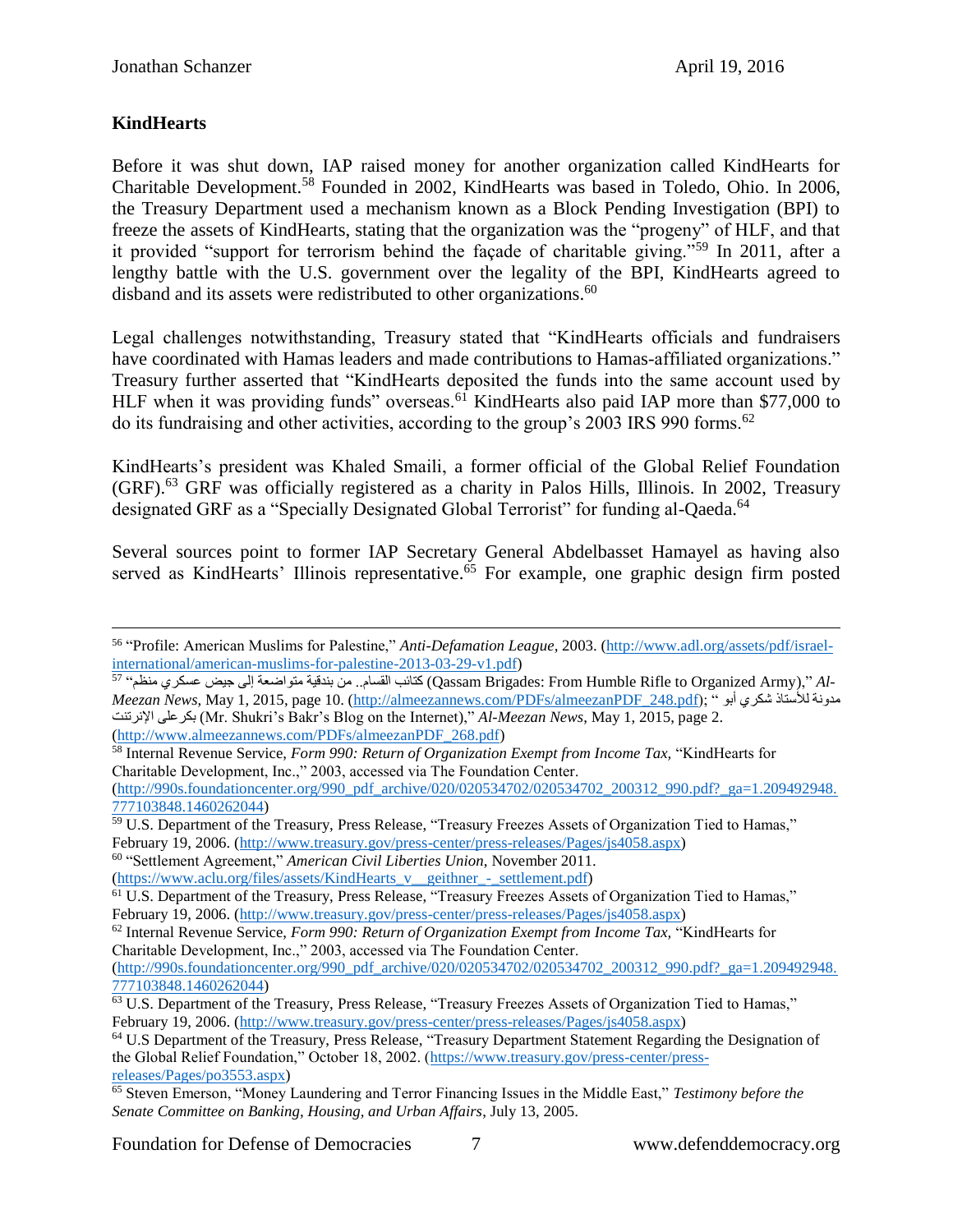$\overline{a}$ 

Hamayel's business card on its website, identifying him as KindHeart's "Illinois and Wisconsin Representative."<sup>66</sup> Additionally, a KindHeart's poster for a 2004 fundraiser lists Abaset@Kind-Hearts.org as the point of contact.<sup>67</sup> As noted above, Hamayel is currently listed on AMP's website as the group's registered agent,<sup>68</sup> and he is listed on AJP's 990 forms as the person "who possesses the organization's books and records."<sup>69</sup>

# **AMP Donors with a Troubled Past**

In short, at least seven individuals who work for or on behalf of AMP have worked for or on behalf of organizations previously shut down or held civilly liable in the United States for providing financial support to Hamas: the Holy Land Foundation, the Islamic Association for Palestine, and KindHearts.

AMP states that it was founded in 2005. They were, in their words, "a strictly volunteer organization" until 2008, when they opened their national headquarters in Palos Hills, Illinois.<sup>70</sup> Their mission statement does not include raising money for causes abroad, and we have seen no evidence of illicit activity. Its mission, however, is troubling. A recent photo from their headquarters features an Arabic-language poster that includes the phrase, "No Jew will live among them in Jerusalem."<sup>71</sup> It is also troubling that at their 2014 annual conference, AMP invited participants to "navigate the fine line between legal activism and material support for terrorism."<sup>72</sup> That invitation is troubling because it appears that some of AMP's officers and donors came from organizations that have failed to navigate that "fine line" in the past.

One business that supports AMP is Middle East Financial Services (MEFS). The company has offices in Palos Hills, Illinois and in Dearborn, Michigan, and several affiliates abroad.<sup>73</sup> MEFS

Foundation for Defense of Democracies 8 www.defenddemocracy.org

[<sup>\(</sup>http://www.banking.senate.gov/public/\\_cache/files/d2b01fcf-a768-45d3-9d9d-](http://www.banking.senate.gov/public/_cache/files/d2b01fcf-a768-45d3-9d9d-436f93ee5f9e/33A699FF535D59925B69836A6E068FD0.emerson.pdf)

[<sup>436</sup>f93ee5f9e/33A699FF535D59925B69836A6E068FD0.emerson.pdf\)](http://www.banking.senate.gov/public/_cache/files/d2b01fcf-a768-45d3-9d9d-436f93ee5f9e/33A699FF535D59925B69836A6E068FD0.emerson.pdf)

<sup>66</sup> "KindHearts Business Cards with Names," *Sakkal Design Graphic Design and Illustrations*, accessed April 15, 2016. [\(http://www.sakkal.com/Graphics/logos/kindheart/kindhearts\\_bc03.html\)](http://www.sakkal.com/Graphics/logos/kindheart/kindhearts_bc03.html)

<sup>67</sup> Flier, "Annual Fund Raising Dinner for Palestine & KindHearts' Annual Contest," *KindHearts Charitable Humanitarian Development*, April 23, 2005, accessed via WayBack Machine.

[<sup>\(</sup>http://web.archive.org/web/20050515004402/http://www.kind-](http://web.archive.org/web/20050515004402/http:/www.kind-hearts.org/upcoming%20event/set%204%20prinout.pdf)

[hearts.org/upcoming%20event/set%204%20prinout.pdf\)](http://web.archive.org/web/20050515004402/http:/www.kind-hearts.org/upcoming%20event/set%204%20prinout.pdf)

<sup>&</sup>lt;sup>68</sup> Illinois Secretary of State Business Services, Corporate Filing, "American Muslims for Palestine, Inc.," File Number 66688003, accessed April 15, 2016. [\(http://www.ilsos.gov/corporatellc/CorporateLlcController\)](http://www.ilsos.gov/corporatellc/CorporateLlcController)

<sup>69</sup> Internal Revenue Service, *Form 990: Return of Organization Exempt from Income Tax,* "AJP Educational Foundation Inc.," 2014, accessed via GuideStar. [\(http://www.guidestar.org/FinDocuments//2014/271/365/2014-](http://www.guidestar.org/FinDocuments/2014/271/365/2014-271365284-0ba3397f-9.pdf) [271365284-0ba3397f-9.pdf\)](http://www.guidestar.org/FinDocuments/2014/271/365/2014-271365284-0ba3397f-9.pdf)

<sup>70</sup> "When was AMP formed?" *American Muslims for Palestine*, accessed April 15, 2016. [\(http://www.ampalestine.org/index.php/about-amp/amp-faq/214-when-was-amp-formed\)](http://www.ampalestine.org/index.php/about-amp/amp-faq/214-when-was-amp-formed)

 $71$  The poster is the text of a document called "Umar's Assurance," issued when the Muslims conquered Jerusalem during the Arab-Byzantine wars in 637 AD. AMP-Chicago, *Facebook*, May 3, 2015. [\(https://www.facebook.com/ampalestinechicago/photos/pb.550789245010379.-](https://www.facebook.com/ampalestinechicago/photos/pb.550789245010379.-2207520000.1441917522./812588892163745/?type=1&theater)

[<sup>2207520000.1441917522./812588892163745/?</sup>type=1&theater\)](https://www.facebook.com/ampalestinechicago/photos/pb.550789245010379.-2207520000.1441917522./812588892163745/?type=1&theater)

<sup>72</sup> Shane Harris, "Pro-Palestinian Group Lectured on Skirting Terror Laws," *The Daily Beast*, December 5, 2014. [\(http://www.thedailybeast.com/articles/2014/12/05/pro-palestinian-group-lectured-on-skirting-terror-laws.html\)](http://www.thedailybeast.com/articles/2014/12/05/pro-palestinian-group-lectured-on-skirting-terror-laws.html) 73 "Countries," *Middle East Financial Services*, accessed April 15, 2016. [\(http://mefs.us/\)](http://mefs.us/)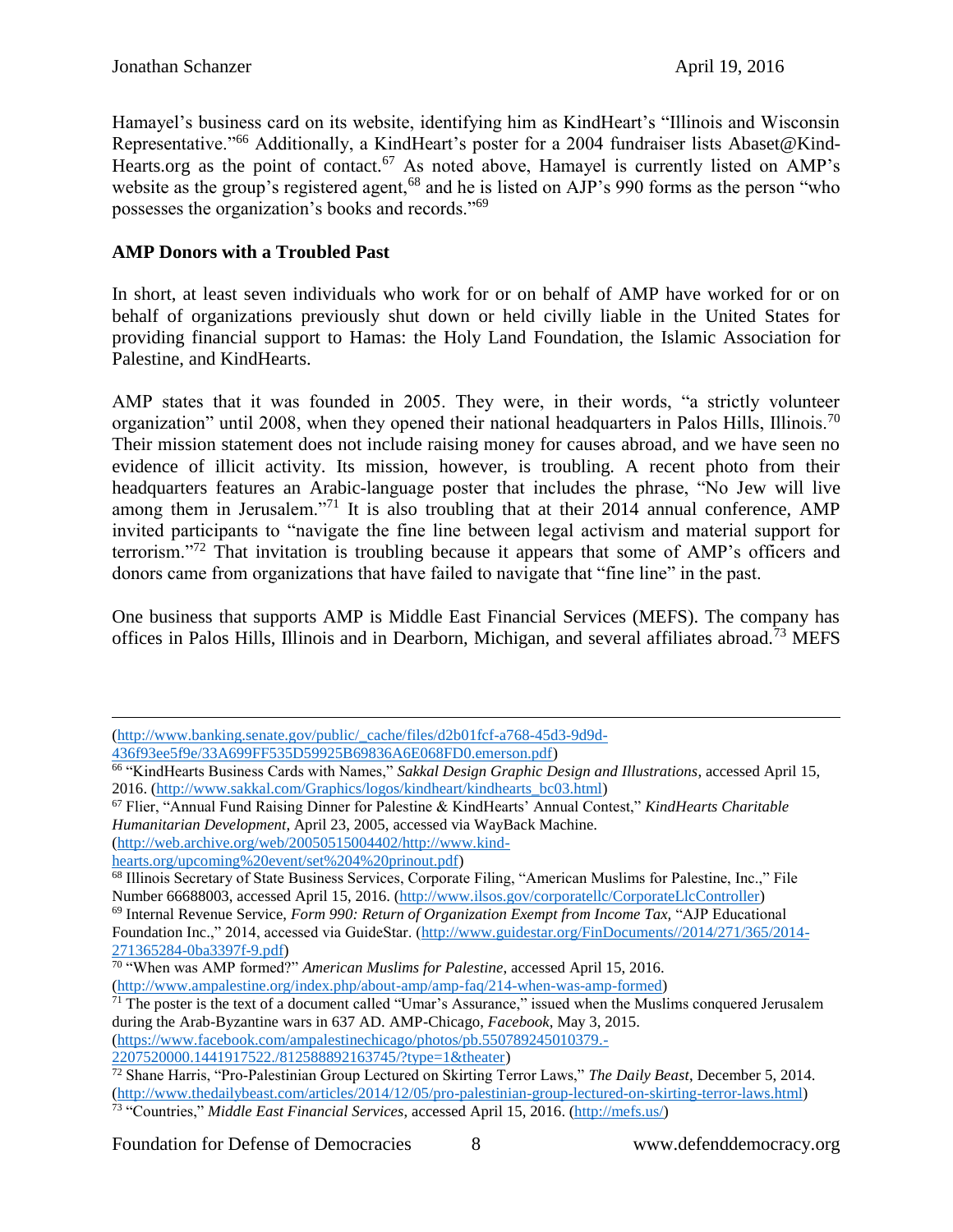$\overline{a}$ 

was a "bronze sponsor" to the AMP convention in 2014 and advertised at their 2015 conference.<sup>74</sup>

MEFS itself has never been charged with being complicit in terrorism financing, and we have no evidence that it has been, but its services have been used by some who have. MEFS was used in 2002 to wire money to Palestinian Islamic Jihad (PIJ), which the State Department designated as a terrorist group in 1997. Salah Daoud, a former MEFS employee and IAP board member, testified in court in 2005 about how one of IAP's volunteers, Hatem Fariz, used MEFS over several months to send approximately \$60,000 to PIJ.<sup>75</sup> Fariz was sentenced to 37 months in a U.S. prison for "conspiracy to make or receive contributions of funds, goods, or services to or for the benefit of a Specially Designated Terrorist."<sup>76</sup> Daoud, who testified in exchange for immunity, was never charged with a crime. $^{77}$ 

Another interesting supporter of AMP is Prime Furniture Wholesale in Milwaukee.<sup>78</sup> This store is owned by AMP board member Salah Sarsour,<sup>79</sup> who, as noted above, reportedly used the bank account of his family's furniture store in the 1990s to send money to Qassam Brigades commander Adel Awadallah.<sup>80</sup>

Finally, there is the Zakat Foundation. The Foundation's executive director is Khalil Demir.<sup>81</sup> Demir signed the IRS 990 forms<sup>82</sup> for a group Treasury designated in 2002 for funding al-Qaeda: Benevolence International Foundation  $(BIF)$ <sup>83</sup>. The Zakat Foundation was a "platinum sponsor"

*for Palestine*, 2015, page 6. 75 "Witness says Al-Arian co-defendant sent \$60,000 to the Middle East," *Associated Press,* June 30, 2005. [\(http://www.mywebtimes.com/news/illinois\\_ap/witness-says-al-arian-co-defendant-sent-to-the-](http://www.mywebtimes.com/news/illinois_ap/witness-says-al-arian-co-defendant-sent-to-the-middle/article_9533c078-b9c2-522e-9d6e-48fd41be15c3.html)

[\(http://www.sptimes.com/2006/07/26/Tampabay/Al\\_Arian\\_associate\\_ge.shtml\)](http://www.sptimes.com/2006/07/26/Tampabay/Al_Arian_associate_ge.shtml)

International Foundation," 2001, accessed via GuideStar.

[\(http://www.guidestar.org/FinDocuments/2001/363/823/2001-363823186-1-9.pdf\)](http://www.guidestar.org/FinDocuments/2001/363/823/2001-363823186-1-9.pdf). The forms states that "Books are in care of Halil I. Demir."

<sup>74</sup> Conference Program, *American Muslims for Palestine*, 2014, page 29; Conference Program, *American Muslims* 

[middle/article\\_9533c078-b9c2-522e-9d6e-48fd41be15c3.html\)](http://www.mywebtimes.com/news/illinois_ap/witness-says-al-arian-co-defendant-sent-to-the-middle/article_9533c078-b9c2-522e-9d6e-48fd41be15c3.html); *United States v. Sami Amin Al-Arian et al.*, Transcript of Proceedings, 8:03-CR-77-T-30TBM, (Middle District of Florida Tampa Division, June 29, 2005). <sup>76</sup> Meg Laughlin, "Al-Arian associate gets prison," *Tampa Bay Times*, July 26, 2006.

<sup>77</sup> "Witness says Al-Arian co-defendant sent \$60,000 to the Middle East," *Associated Press*, June 30, 2005. [\(http://www.mywebtimes.com/news/illinois\\_ap/witness-says-al-arian-co-defendant](http://www.mywebtimes.com/news/illinois_ap/witness-says-al-arian-co-defendant-sent-to-the-middle/article_9533c078-b9c2-522e-9d6e-48fd41be15c3.html)[sent-to-the-middle/article\\_9533c078-b9c2-522e-9d6e-48fd41be15c3.html\)](http://www.mywebtimes.com/news/illinois_ap/witness-says-al-arian-co-defendant-sent-to-the-middle/article_9533c078-b9c2-522e-9d6e-48fd41be15c3.html)

<sup>78</sup> Conference Program, *American Muslims for Palestine*, 2014, page 29; Conference Program, *American Muslims for Palestine*, 2015, page 38.

 $79$  Wisconsin Department of Financial Institutions, Corporate Filing, "Prime Furniture Wholesale, LLC," accessed April 15, 2016.

[<sup>\(</sup>https://www.wdfi.org/apps/CorpSearch/Details.aspx?entityID=P057485&hash=1633449285&searchFunctionID=1](https://www.wdfi.org/apps/CorpSearch/Details.aspx?entityID=P057485&hash=1633449285&searchFunctionID=12cc3312-59e1-48ad-ad60-4b88c9e6d586&type=Simple&q=prime+furniture+wholesale) [2cc3312-59e1-48ad-ad60-4b88c9e6d586&type=Simple&q=prime+furniture+wholesale\)](https://www.wdfi.org/apps/CorpSearch/Details.aspx?entityID=P057485&hash=1633449285&searchFunctionID=12cc3312-59e1-48ad-ad60-4b88c9e6d586&type=Simple&q=prime+furniture+wholesale)

<sup>80</sup> Matthew Levitt, *Hamas: Politics, Charity, and Terrorism in the Service of Jihad,* (New Haven, CT: Yale University Press, 2006), page 78.

<sup>81</sup> "Our Team," *Zakat Foundation of America*, accessed April 15, 2016. [\(http://www.zakat.org/about/our-team/\)](http://www.zakat.org/about/our-team/) <sup>82</sup> Internal Revenue Service, Form 990: Return of Organization Exempt from Income Tax, "Benevolence

<sup>83</sup> U.S. Department of the Treasury, Press Release, "Treasury Designates Benevolence International Foundation and Related Entities as Financiers of Terrorism," November 19, 2002. [\(http://www.treasury.gov/press-center/press](http://www.treasury.gov/press-center/press-releases/Pages/po3632.aspx)[releases/Pages/po3632.aspx\)](http://www.treasury.gov/press-center/press-releases/Pages/po3632.aspx)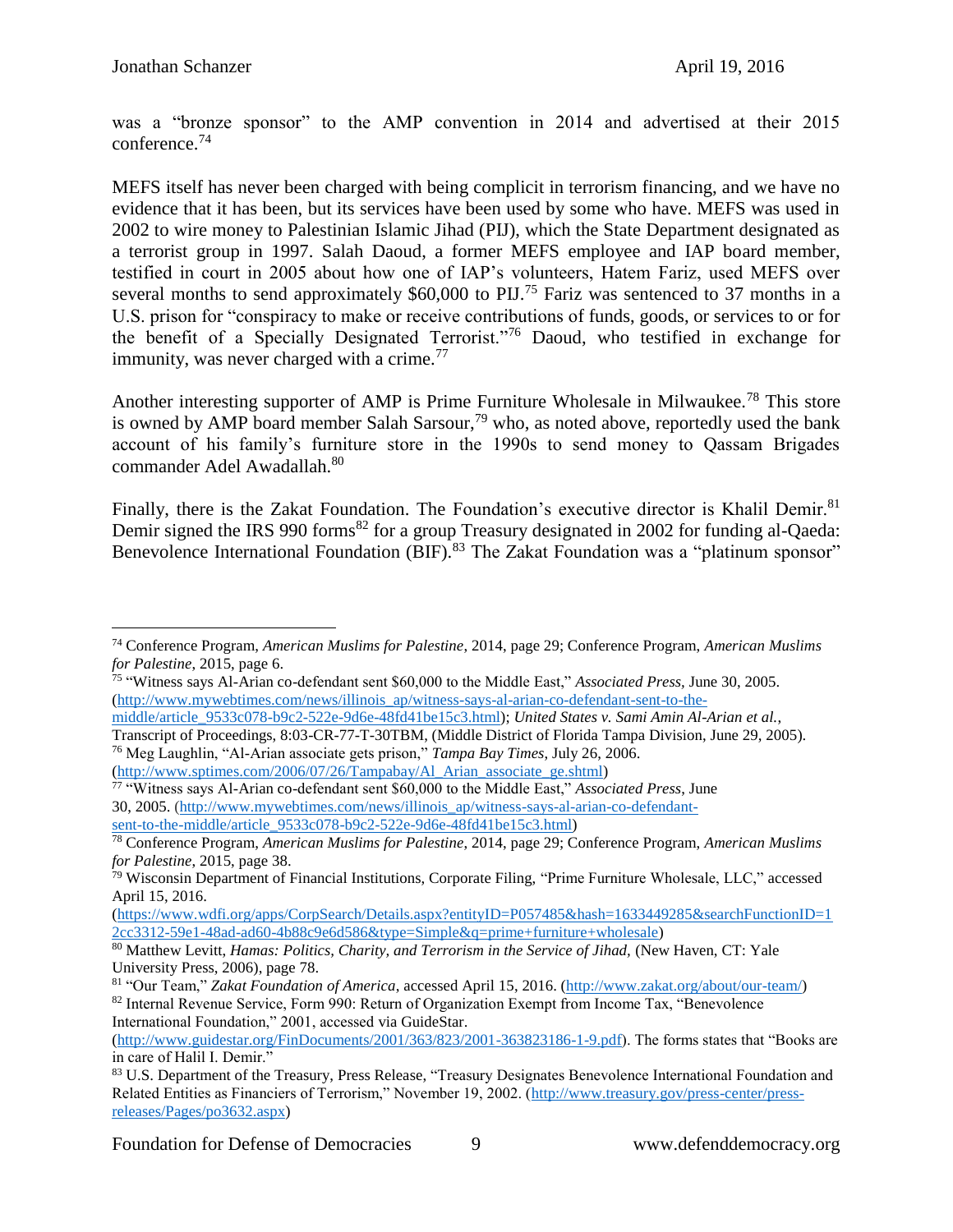of AMP's 2014 and 2015 conferences, and was acknowledged for this in the conference programs.<sup>84</sup>

## **The BDS Campaign in Chicago, the PLO, and the PFLP**

Members of the Committee, the network described here prompted our research team to identify other organizations that engage in BDS activity in the Chicago area. We soon discovered an additional organization that does not appear to be registered at the federal or state level.

This group has been alternately described as "The U.S. Coalition to Boycott Israel"<sup>85</sup> and the "Chicago Coalition for Justice in Palestine."<sup>86</sup> The group's president is Chicago resident Ghassan Barakat,  $87$  a consular notary for the Palestine Liberation Organization (PLO) $88$  who has been identified by the Palestinian Expatriates Affairs Department website as a member of the Palestine National Council (PNC).<sup>89</sup> The group's "coordinator" is Senan Shaqdeh.<sup>90</sup> A profile published by the PLO's Expatriates Affairs Department states that Shaqdeh was a "fighter in the ranks of the mountain brigade" for the Popular Front for the Liberation of Palestine,  $91$  which is a PLO faction that the U.S. designated as a Foreign Terrorist Organization (FTO) in 1997.<sup>92</sup> Shaqdeh also claims to be a founder of Students for Justice in Palestine<sup>93</sup> – the U.S. campusbased network that receives guidance and financial assistance from AMP.

In a PLO YouTube video, Shaqdeh said that he travelled to Ramallah in September 2014 to meet with President Mahmoud Abbas and Prime Minister Rami Hamdallah about BDS activity in

 $\overline{a}$ <sup>84</sup> Conference Program, *American Muslims for Palestine*, 2014, page 29; Conference Program, *American Muslims for Palestine*, 2015, page 6.

الولايات المتحدة : المجلس [الفلسطيني](http://www.pead.ps/%D8%A7%D8%AE%D8%A8%D8%A7%D8%B1-%D8%A7%D9%84%D8%AC%D8%A7%D9%84%D9%8A%D8%A7%D8%AA/%D8%A7%D8%AE%D8%A8%D8%A7%D8%B1-%D8%A7%D9%84%D8%AC%D8%A7%D9%84%D9%8A%D8%A7%D8%AA/%D8%AC%D8%A7%D9%84%D9%8A%D8%A7%D8%AA-%D8%A7%D9%84%D9%88%D9%84%D8%A7%D9%8A%D8%A7%D8%AA-%D8%A7%D9%84%D9%85%D8%AA%D8%AD%D8%AF%D9%87/1990-%D8%A7%D9%84%D9%88%D9%84%D8%A7%D9%8A%D8%A7%D8%AA-%D8%A7%D9%84%D9%85%D8%AA%D8%AD%D8%AF%D8%A9-%D8%A7%D9%84%D9%85%D8%AC%D9%84%D8%B3-%D8%A7%D9%84%D9%81%D9%84%D8%B3%D8%B7%D9%8A%D9%86%D9%8A-%D8%A7%D9%84%D8%A7%D9%85%D8%B1%D9%8A%D9%83%D9%8A-%D9%8A%D8%AD%D9%8A%D9%8A-%D8%B0%D9%83%D8%B1%D9%89-%D9%8A%D9%88%D9%85-%D8%A7%D9%84%D8%A3%D8%B1%D8%B6-%D9%81%D9%8A-%D9%84%D9%88%D8%B2%D9%8A%D8%A7%D9%86%D8%A7.html) الامريكي يحيي ذكرى يوم الأرض في لوزيانا'' ,Palestine Department of Expatriates Affairs في المريكي يحيي ذكرى يوم الأرض في لوزيانا المتحدة (United States: Palestinian American Council Commemorates Land Day in Louisiana)," April 10, 2015. [اخبار-الجاليات/اخبار-الجاليات/جاليات-الواليات-المتحده-1990/الواليات-المتحدة-المجلس-الفلسطيني-االمريكي-يحيي/-ps.pead.www://http\(](http://www.pead.ps/اخبار-الجاليات/اخبار-الجاليات/جاليات-الولايات-المتحده/1990-الولايات-المتحدة-المجلس-الفلسطيني-الامريكي-يحيي-ذكرى-يوم-الأرض-في-لوزيانا.html) [\(html.ذكرى-يوم-األرض-في-لوزيانا](http://www.pead.ps/اخبار-الجاليات/اخبار-الجاليات/جاليات-الولايات-المتحده/1990-الولايات-المتحدة-المجلس-الفلسطيني-الامريكي-يحيي-ذكرى-يوم-الأرض-في-لوزيانا.html)

<sup>86</sup> "Gun toting Zionist arrested at Chicago pro-Israel protest," *FightBack! News*, July 24, 2014. [\(http://www.fightbacknews.org/2014/7/24/gun-toting-zionist-arrested-chicago-pro-israel-protest\)](http://www.fightbacknews.org/2014/7/24/gun-toting-zionist-arrested-chicago-pro-israel-protest)

الواليات المتحدة : المجلس [الفلسطيني](http://www.pead.ps/%D8%A7%D8%AE%D8%A8%D8%A7%D8%B1-%D8%A7%D9%84%D8%AC%D8%A7%D9%84%D9%8A%D8%A7%D8%AA/%D8%A7%D8%AE%D8%A8%D8%A7%D8%B1-%D8%A7%D9%84%D8%AC%D8%A7%D9%84%D9%8A%D8%A7%D8%AA/%D8%AC%D8%A7%D9%84%D9%8A%D8%A7%D8%AA-%D8%A7%D9%84%D9%88%D9%84%D8%A7%D9%8A%D8%A7%D8%AA-%D8%A7%D9%84%D9%85%D8%AA%D8%AD%D8%AF%D9%87/1990-%D8%A7%D9%84%D9%88%D9%84%D8%A7%D9%8A%D8%A7%D8%AA-%D8%A7%D9%84%D9%85%D8%AA%D8%AD%D8%AF%D8%A9-%D8%A7%D9%84%D9%85%D8%AC%D9%84%D8%B3-%D8%A7%D9%84%D9%81%D9%84%D8%B3%D8%B7%D9%8A%D9%86%D9%8A-%D8%A7%D9%84%D8%A7%D9%85%D8%B1%D9%8A%D9%83%D9%8A-%D9%8A%D8%AD%D9%8A%D9%8A-%D8%B0%D9%83%D8%B1%D9%89-%D9%8A%D9%88%D9%85-%D8%A7%D9%84%D8%A3%D8%B1%D8%B6-%D9%81%D9%8A-%D9%84%D9%88%D8%B2%D9%8A%D8%A7%D9%86%D8%A7.html) االمريكي يحيي ذكرى يوم األرض في لوزيانا" ,Affairs Expatriates of Department Palestine <sup>87</sup> (United States: Palestinian American Council Commemorates Land Day in Louisiana)," April 10, 2015. اخبار -الجالبات/اخبار -الجاليات/جاليات-الولايات-المتحده/1990-الولايات-المتحدة-المجلس-الفلسطيني-الامريكي-يحيي-/http://www.pead.ps [\(html.ذكرى-يوم-األرض-في-لوزيانا](http://www.pead.ps/اخبار-الجاليات/اخبار-الجاليات/جاليات-الولايات-المتحده/1990-الولايات-المتحدة-المجلس-الفلسطيني-الامريكي-يحيي-ذكرى-يوم-الأرض-في-لوزيانا.html)

<sup>&</sup>lt;sup>88</sup> PLO Delegation to the United States, "Designated Notary," accessed April 15, 2016. [\(https://web.archive.org/web/20150217091605/http://plodelegation.us/consular-affairs/designated](https://web.archive.org/web/20150217091605/http:/plodelegation.us/consular-affairs/designated-notary/#collapse3)[notary/#collapse3\)](https://web.archive.org/web/20150217091605/http:/plodelegation.us/consular-affairs/designated-notary/#collapse3)

الولايات المتحدة : المجلس [الفلسطيني](http://www.pead.ps/%D8%A7%D8%AE%D8%A8%D8%A7%D8%B1-%D8%A7%D9%84%D8%AC%D8%A7%D9%84%D9%8A%D8%A7%D8%AA/%D8%A7%D8%AE%D8%A8%D8%A7%D8%B1-%D8%A7%D9%84%D8%AC%D8%A7%D9%84%D9%8A%D8%A7%D8%AA/%D8%AC%D8%A7%D9%84%D9%8A%D8%A7%D8%AA-%D8%A7%D9%84%D9%88%D9%84%D8%A7%D9%8A%D8%A7%D8%AA-%D8%A7%D9%84%D9%85%D8%AA%D8%AD%D8%AF%D9%87/1990-%D8%A7%D9%84%D9%88%D9%84%D8%A7%D9%8A%D8%A7%D8%AA-%D8%A7%D9%84%D9%85%D8%AA%D8%AD%D8%AF%D8%A9-%D8%A7%D9%84%D9%85%D8%AC%D9%84%D8%B3-%D8%A7%D9%84%D9%81%D9%84%D8%B3%D8%B7%D9%8A%D9%86%D9%8A-%D8%A7%D9%84%D8%A7%D9%85%D8%B1%D9%8A%D9%83%D9%8A-%D9%8A%D8%AD%D9%8A%D9%8A-%D8%B0%D9%83%D8%B1%D9%89-%D9%8A%D9%88%D9%85-%D8%A7%D9%84%D8%A3%D8%B1%D8%B6-%D9%81%D9%8A-%D9%84%D9%88%D8%B2%D9%8A%D8%A7%D9%86%D8%A7.html) الامريكي يحيي ذكرى يوم الأرض في لوزيانا'' ,Palestine Department of Expatriates Affairs فالمريكي (United States: Palestinian American Council Commemorates Land Day in Louisiana)," April 10, 2015. [اخبار-الجاليات/اخبار-الجاليات/جاليات-الواليات-المتحده-1990/الواليات-المتحدة-المجلس-الفلسطيني-االمريكي-يحيي/-ps.pead.www://http\(](http://www.pead.ps/اخبار-الجاليات/اخبار-الجاليات/جاليات-الولايات-المتحده/1990-الولايات-المتحدة-المجلس-الفلسطيني-الامريكي-يحيي-ذكرى-يوم-الأرض-في-لوزيانا.html) [\(html.ذكرى-يوم-األرض-في-لوزيانا](http://www.pead.ps/اخبار-الجاليات/اخبار-الجاليات/جاليات-الولايات-المتحده/1990-الولايات-المتحدة-المجلس-الفلسطيني-الامريكي-يحيي-ذكرى-يوم-الأرض-في-لوزيانا.html)

<sup>90</sup> "Senan Shaqdeh," *Facebook*, accessed April 15, 2016. [\(https://www.facebook.com/senans?fref=ts\)](https://www.facebook.com/senans?fref=ts)

<sup>91</sup> Palestine Department of Expatriates Affairs, "إيتبسي الذي يقارع إسرائيل". Palestine Department of Expatriates Affairs سنان شقديح ... بائع البيبسي الذي يقارع إسرائيل". Salesman Who is Rebuking Israel)," June 14, 2015. [\(http://www.pead.ps/-شقديح-سنان-2233/مترجمة-مقاالت/صحافة/صحافة](http://www.pead.ps/صحافة/صحافة/مقالات-مترجمة/2233-سنان-شقديح-بائع-البيبسي-الذي-يقارع-إسرائيل.html) [\(html.بائع-البيبسي-الذي-يقارع-إسرائيل](http://www.pead.ps/صحافة/صحافة/مقالات-مترجمة/2233-سنان-شقديح-بائع-البيبسي-الذي-يقارع-إسرائيل.html)

<sup>&</sup>lt;sup>92</sup> U.S. Department of State, "Foreign Terrorist Organizations," accessed April 15, 2016. [\(http://www.state.gov/j/ct/rls/other/des/123085.htm\)](http://www.state.gov/j/ct/rls/other/des/123085.htm)

<sup>93</sup> Palestine Department of Expatriates Affairs, "إسرائيل يقارع الذي البيبسي بائع ... شقديح سنان) Senan Shaqdeh: The Pepsi Salesman Who is Rebuking Israel)," June 14, 2015. (http://www.pead.ps/-شقديح-سنان-شقديح-2233/مترجمة-مقالات مقا (html.بائع-البيبسي-الذي-يقار ع-إسرائيل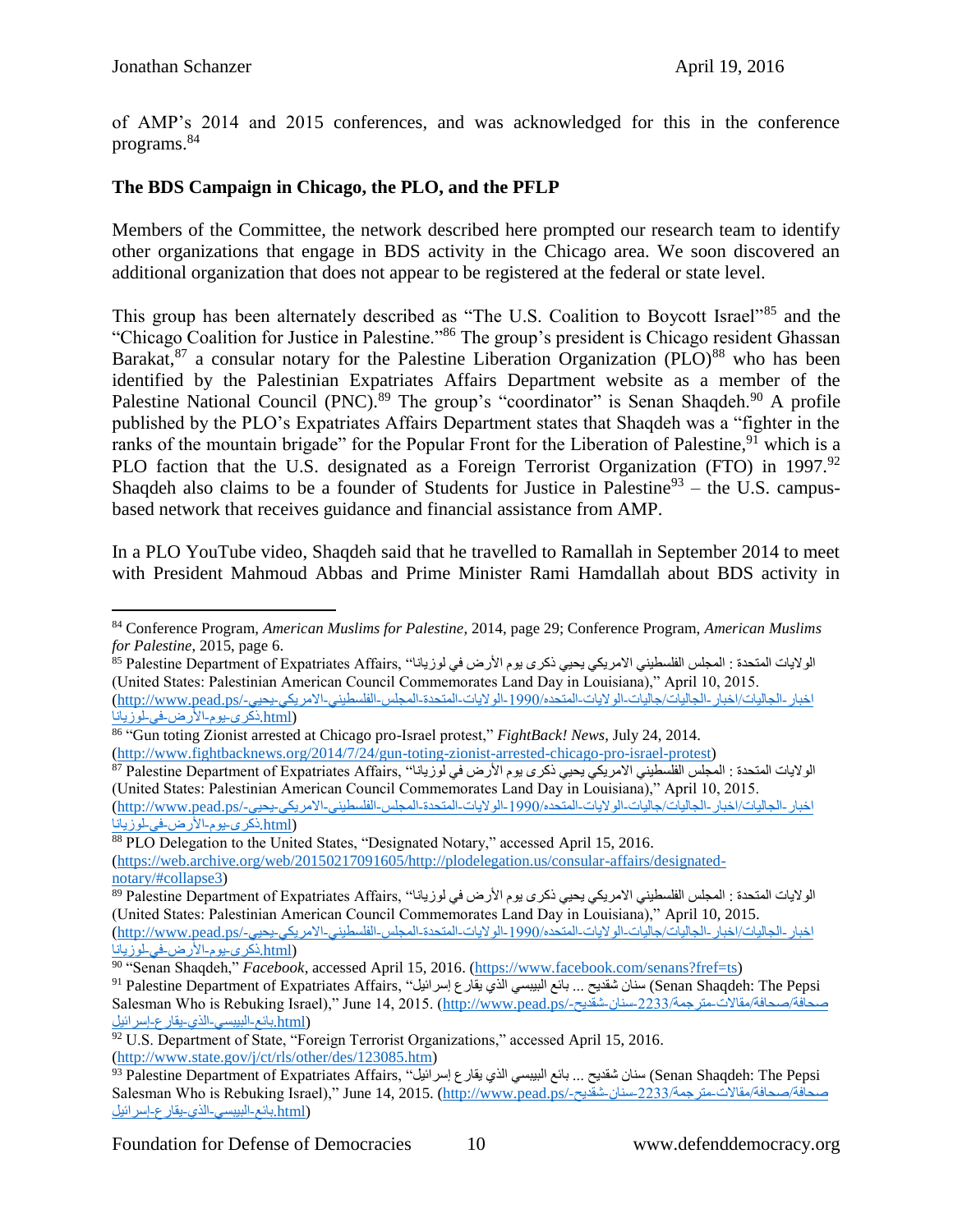America.<sup>94</sup> Shaqdeh's access to the highest echelons of the Palestinian government, his PFLP past, and his connections to the AMP network may be worthy of further scrutiny.

#### **Recommendations and Conclusion**

In conclusion, AMP's BDS campaign may be a headache for Israel, but the fact that it is based in the United States makes it an American issue. The overlap of former employees of organizations that provided support to Hamas who now play important roles in AMP speaks volumes about the real agenda of key components of the BDS campaign.

Mr. Chairman, Madam Chairman, and distinguished members of the committee, there are many aspects of FDD's analysis of this network that I did not address in my testimony. I would be pleased to answer any questions.

In the meantime, I recommend Congress legislate a disclosure process for charity employees and board members previously implicated in terror finance. Unlike some of its European counterparts, the IRS pays scant attention to the prior histories of Section 501 entities and their officers or directors. Nonprofit entities should be required to fully disclose in their IRS form 990 and 1023 the roles of its leadership (board members and executives) in organizations that earned Treasury designations, Treasury actions like Block Pending Investigations (BPI), federal antiterrorism actions, or litigation in which their organization was found liable for material support for terrorism. These records should be evaluated by the IRS and/or at the state level before nonprofit entities gain initial nonprofit status or continued status as a nonprofit. Failure to disclose this information should result in significant penalties.

I should emphasize here that it is not my place to say where Americans should direct their charitable giving, or what anti-Israel activists may say or do. What I have provided today is simply a network analysis. Americans have a right to know who is behind the BDS campaign. And so do those members of the BDS campaign who may not fully understand its history.

On behalf of the Foundation for Defense of Democracies, thank you again for inviting me to testify.

 $\overline{a}$ لقاء مع الدكتور سنان شقديح منسق تحالف منظمات مقاطعة اسرائيل في الولايات المتحدة " ,Palestine Department of Expatriates Affairs فاء األمريكية) Meeting with Dr. Sinan Shaqdeh, Coordinator of the Coalition to Boycott Israel in the USA)," *YouTube,*  September 2, 2014. [\(https://www.youtube.com/watch?v=y1fSYyV8cSU\)](https://www.youtube.com/watch?v=y1fSYyV8cSU)